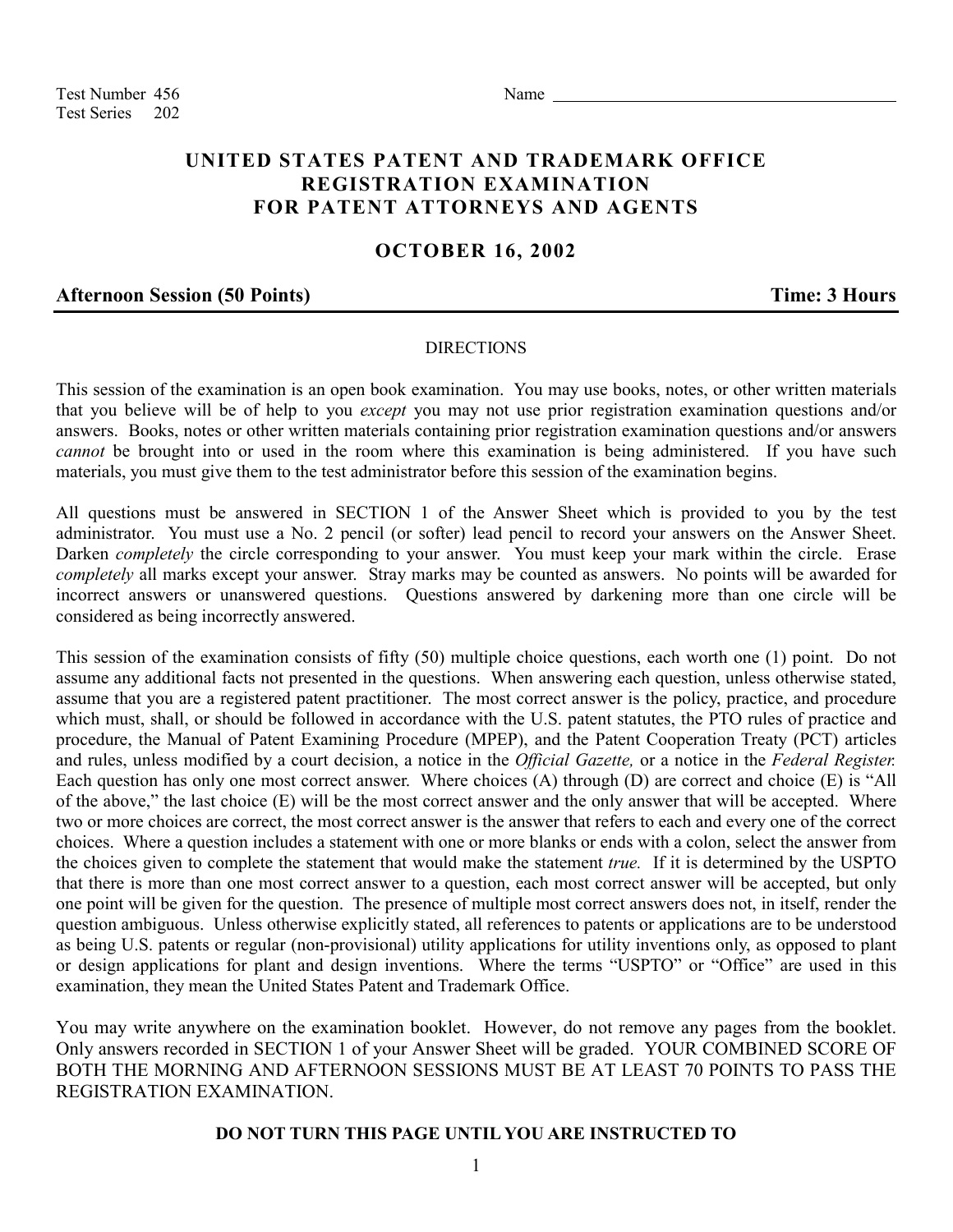- 1. Which of the following is not in accordance with the provisions of the MPEP?
	- (A) Where joint inventors are named, the examiner should not inquire of the patent applicant concerning the inventors and the invention dates for the subject matter of the various claims until it becomes necessary to do so in order to properly examine the application.
	- (B) Under 35 USC 119(a), the foreign priority benefit may be claimed to any foreign application that names a U.S. inventor as long as the U.S. named inventor was the inventor of the foreign application invention and 35 USC 119(a)-(d) requirements are met.
	- (C) Where two or more foreign applications are combined in a single U.S. application, to take advantage of the changes to 35 USC 103 or 35 USC 116, the U.S. application may claim benefit under 35 USC 119(a) to each of the foreign applications provided all the requirements of 35 USC 119(a)-(d) are met.
	- (D) One of the conditions for benefit under 35 USC 119(a) is that the foreign application must be for the same or a nonobvious improvement of the invention described in the United States application.
	- (E) If a foreign application for which priority is being claimed under 35 USC 119 is filed in a country which does not afford similar privileges in the case of applications filed in the United States or to citizens of the United States and the foreign country is not a WTO member country, any claim for the foreign priority thereto by a U.S. application will not be effective.

2. Assume that conception of applicant's complex invention occurred prior to the date of the reference, but reduction to practice occurred after the date of the reference. Which of the following is sufficient to overcome the reference in accordance with proper USPTO practice and procedure?

- (A) In a 37 CFR 1.131 affidavit or declaration, it is sufficient to allege that applicant or patent owner has been diligent.
- (B) In a 37 CFR 1.131 affidavit or declaration, it is sufficient to clearly establish conception of the invention prior to the effective date of the reference, and diligence from just prior to the effective date of the reference to actual reduction to practice. The presence of a lapse of time between the reduction to practice of an invention and the filing of an application thereon is not relevant.
- (C) In a 37 CFR 1.131 affidavit or declaration, it is sufficient to clearly establish conception of the invention prior to the effective date of the reference. Diligence need not be considered.
- (D) In a 37 CFR 1.131 affidavit or declaration, it is sufficient to show conception and reduction to practice in any country.
- (E) In a 37 CFR 1.131 affidavit or declaration, it is always sufficient to prove actual reduction to practice for all mechanical inventions by showing plans for the construction of the claimed apparatus.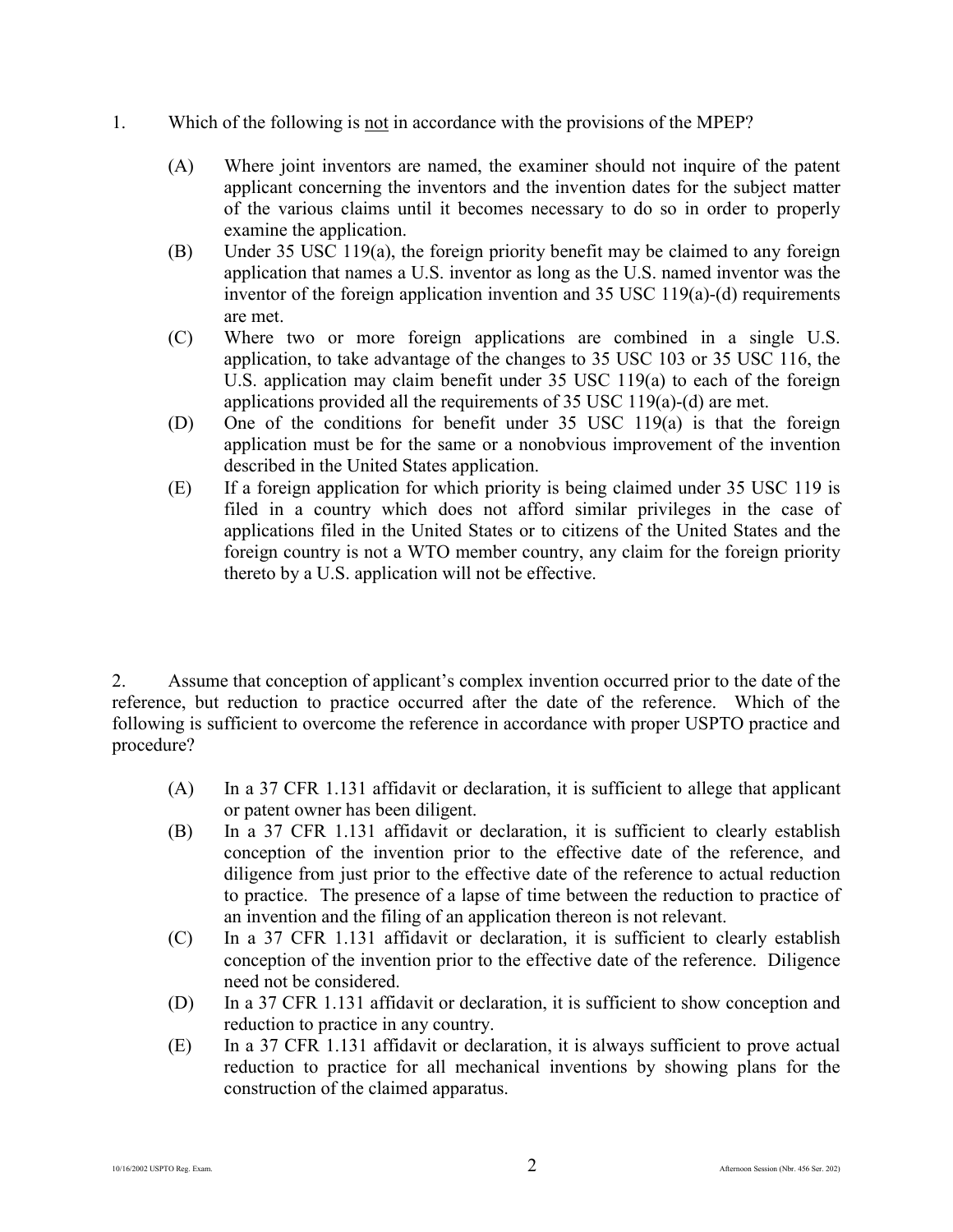3. Which of the following establishes a statutory bar under 35 USC 102 to patentability of Applicant's claimed invention?

- (A) To further develop the invention, Applicant's invention was tested and experimented with in the United States more than one year prior to applicant's effective U.S. filing date, but the invention at the time was not fit for its intended purpose and important modifications concerning the claimed features resulted from the experimentation. The first actual reduction to practice occurred after the effective U.S. filing date.
- (B) Applicant's invention was sold in a WTO member country outside the United States more than one year prior to applicant's effective U.S. filing date, and the sale was merely market testing of the invention to determine product acceptance.
- (C) Applicant's invention is rendered obvious by the combination of two U.S. patents, both of which were patented more than one year prior to applicant's effective filing date.
- (D) Applicant's invention was sold outside the United States in a non-WTO member country, more than one year prior to applicant's effective U.S. filing date, but the sale was merely an attempt at market penetration.
- (E) None of the above.

4. A patent examiner resigned from the USPTO on June 7, 2001, and returned to Sheboygan, Wisconsin. The next day, on June 8, 2001, the former examiner signed up for a one week seminar entitled, "How to Become Rich Without Really Working." During the seminar, the sponsors offered the former examiner a golden opportunity to purchase a 10% interest in a U.S. patent application that they stated is "guaranteed to produce significant royalties and give her a 1000% return on her investment." Soon after attending the seminar, the former examiner became a registered practitioner. Which of the following accords with proper practice and procedure?

- (A) The former examiner may accept the offer, but only if an ownership interest in the application is transferred to the former examiner by an instrument in writing.
- (B) The former examiner can accept the offer, but only if an ownership interest in the application is transferred to the former examiner by an instrument in writing, which is made of record in the assignment records of the USPTO.
- (C) The former examiner can accept the offer, but only if an ownership interest in the application is transferred to the former examiner by an instrument in writing, which is made of record in the file of the application.
- (D) The former examiner should accept the offer, but only if an ownership interest in the application is transferred to the former examiner by an instrument in writing, and the original or a true copy of the original instrument, in writing, is made of record in the assignment records of the USPTO and in the file of the application.
- (E) The former examiner cannot accept the offer because she is incapable of acquiring an interest in the application at that time under the circumstances.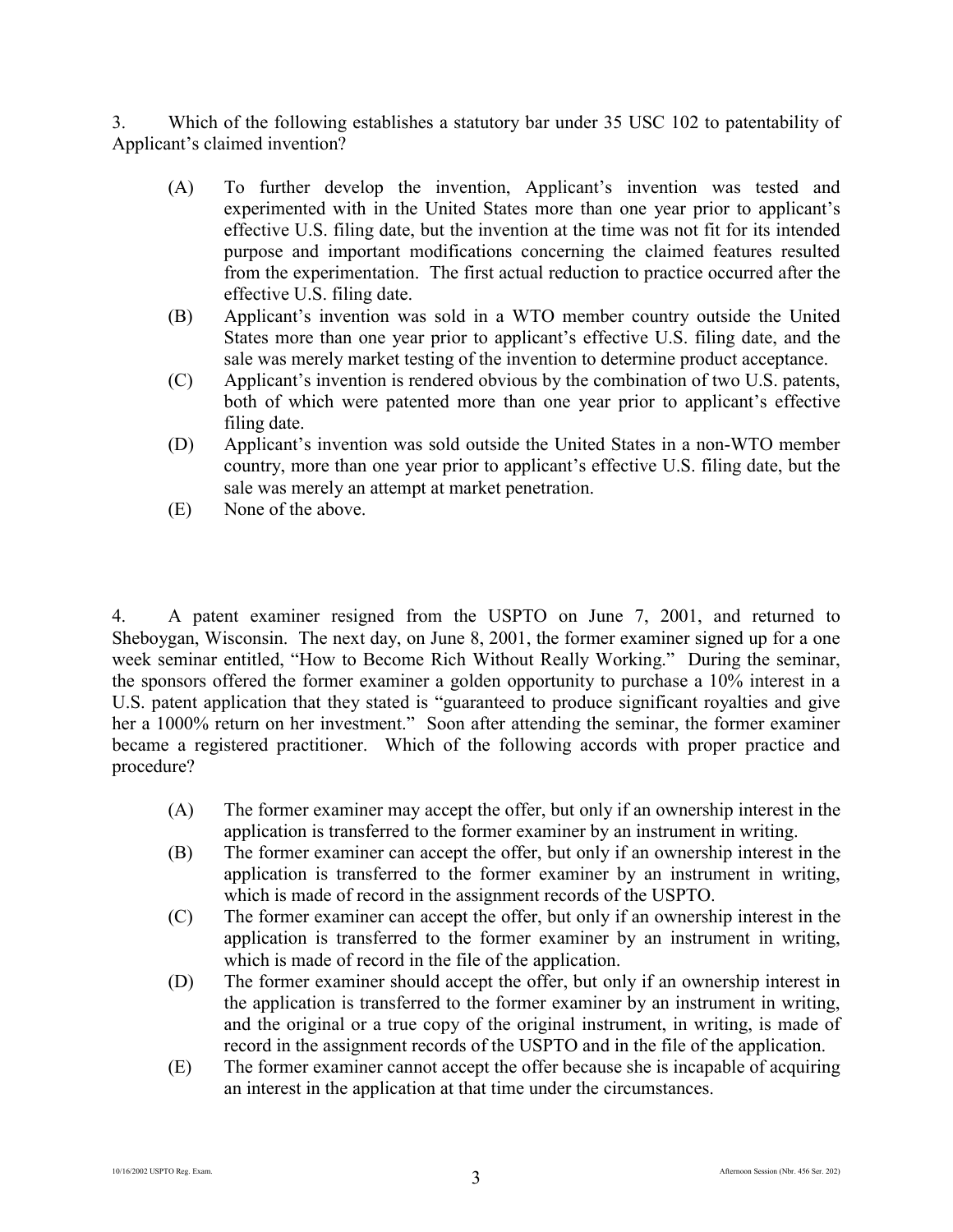5. In accordance with the MPEP and USPTO rules and procedure, certain individuals owe a duty to the USPTO to disclose all information known to be material to patentability of the claim(s) pending in an application. Which of the following parties does not have the duty?

- (A) An inventor named in the application who relies on a patent attorney to prepare and prosecute the application.
- (B) A corporation to which an assignment of the entire interest in the application is on record at the USPTO.
- (C) An agent who prepares the application.
- (D) An attorney who prosecutes the application.
- (E) A person, who is not an inventor named in the application, who is substantively involved in the preparation and prosecution of the application, and who is associated with an inventor named in the application.

6. An examiner has properly established a prima facie showing of no specific and substantial credible utility for the claimed invention in a patent application filed in February 2001. An applicant can sustain the burden of rebutting and overcoming the showing by:

- (A) Providing reasoning or arguments rebutting the basis or logic of the prima facie showing.
- (B) Amending the claims.
- (C) Providing evidence in the form of a declaration under 37 CFR 1.132 rebutting the basis or logic of the prima facie showing.
- (D) Providing evidence in the form of a printed publication rebutting the basis or logic of the prima facie showing.
- (E) All of the above.

7. Which of the following requests by the registered practitioner of record for an interview with an examiner concerning an application will be granted in accordance with proper USPTO rules and procedure?

- (A) A request for an interview in a substitute application prior to the first Office action, for the examiner and attorney of record to meet in the practitioner's office without the authority of the Commissioner.
- (B) A request for an interview in a continued prosecution application prior to the first Office action, to be held in the examiner's office.
- (C) A request for an interview in a non-continuing and non-substitute application, prior to the first Office action to be held in the examiner's office.
- (D) None of the above.
- (E) All of the above.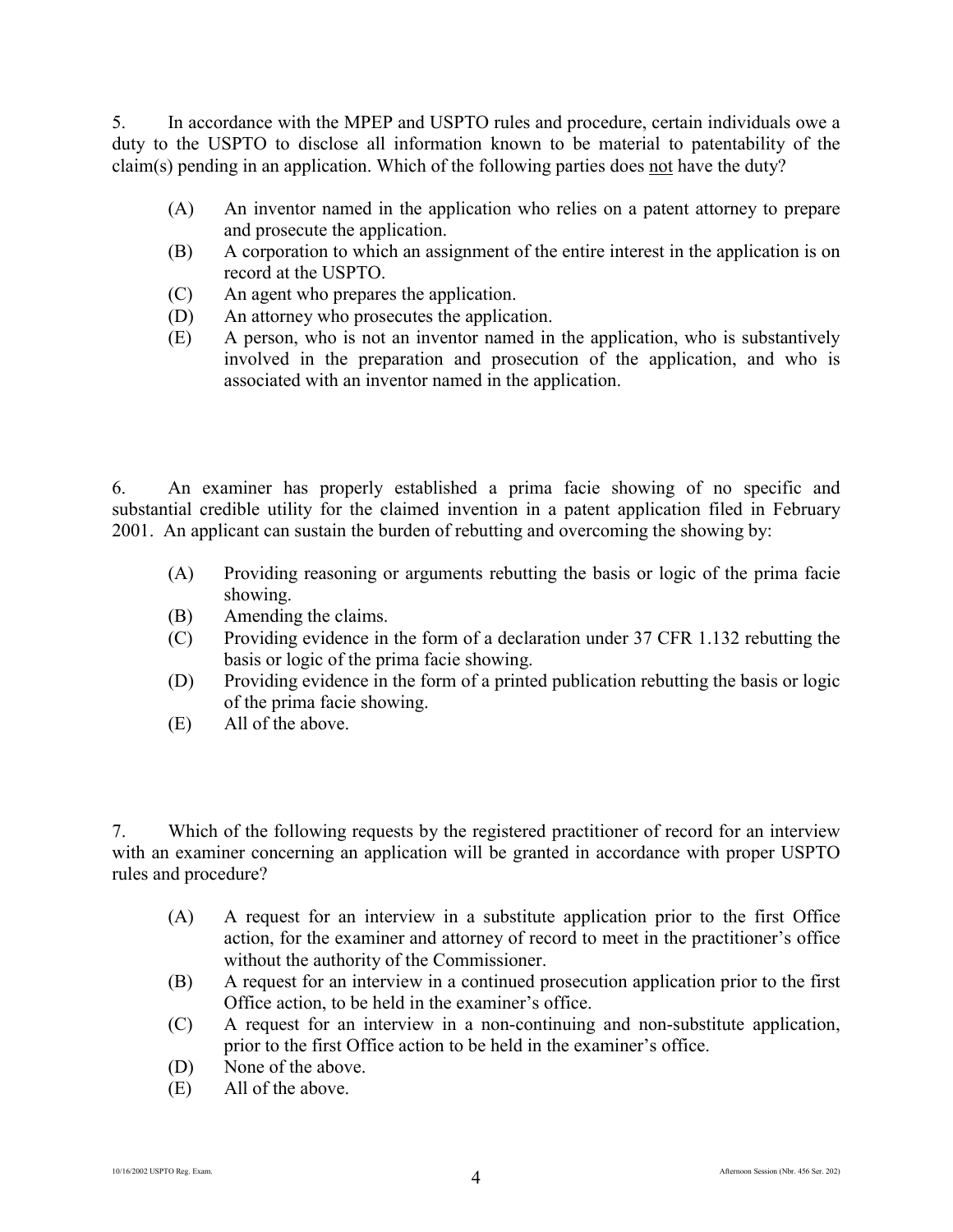8. An application includes independent claims 1 and 2. Which of the following, in a reply to a non-final Office action, provides the proper basis for a rejection under 35 USC 112, first paragraph?

- (A) Applicant amends claim 2 of the originally filed application by adding a limitation which was previously written only in claim 1 of the originally filed application, and one of ordinary skill in the art is enabled by the original disclosure to make and use the invention as claimed in amended claim 2.
- (B) Applicant amends claim 1 of the originally filed application by adding a limitation that was written in the original disclosure of the application, but the original disclosure does not enable one of ordinary skill in the art to make or use the invention as claimed in amended claim 1.
- (C) Applicant amends and broadens claim 2 by removing a limitation which was written in the original disclosure of the application, and one of ordinary skill in the art is enabled by the original disclosure to make and use the invention as claimed in amended claim 2.
- (D) Applicant adds new matter to the disclosure, but does not amend the claims of the originally filed application, and one of ordinary skill in the art is enabled by the original disclosure to make and use the invention as described in each of the claims.
- (E) None of the above.

9. In accordance with proper USPTO practice and procedure, which of the following statements is true?

- (A) Where sole patent applicant Able claims his invention in a Jepson-type claim, and the specification discloses that the subject matter of the preamble was invented by Baker before applicant's invention, the preamble is properly treated as prior art.
- (B) Where the sole patent applicant Able claims his invention in a Jepson-type claim, and the specification makes it clear that the claimed invention is an improvement on Able's own prior invention, which Able discovered less than one year before the filing date of the application, the preamble in the claim is properly treated as prior art.
- (C) Where the sole patent applicant Able claims his invention in a Jepson-type claim, and the specification makes it clear that the claimed invention is an improvement on an invention that Able discovered and publicly used and commercially sold by Able in Texas for several years before the filing date of the application, the preamble in the claim cannot properly be treated as prior art.
- (D) Where the sole applicant, Baker, states that something is prior art, the statement can be taken as being admitted prior art only if corroborated by objective evidence proffered by Baker, or found by the examiner.
- (E) No claim, including a Jepson-type claim, carries with it an implied admission that the elements in the preamble are old in the art.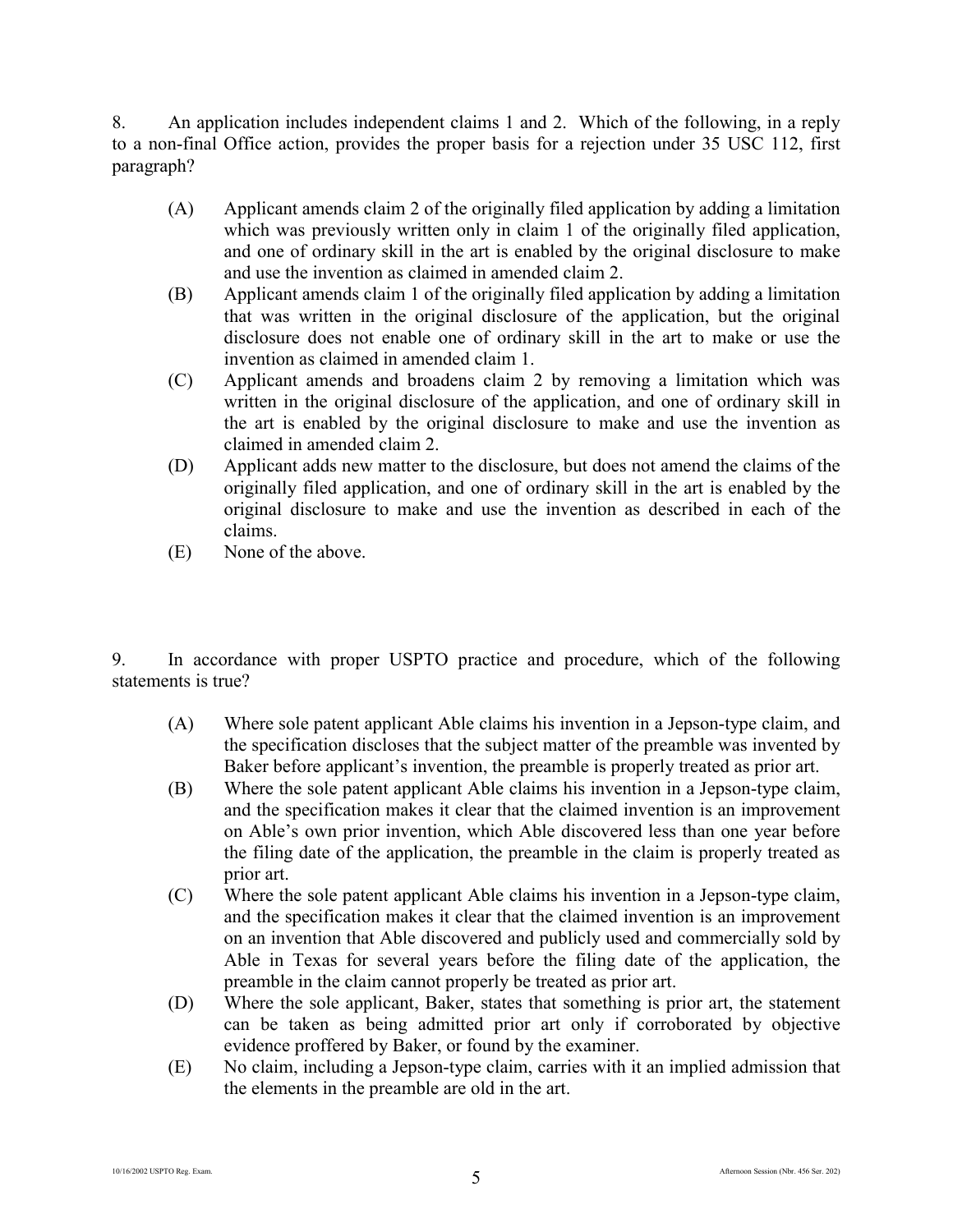- 10. Which of the following is true?
	- (A) There is no practical difference between an objection and rejection of a claim.
	- (B) If the form of the claim (as distinguished from its substance) is improper, an objection is made.
	- (C) An objection, if maintained by an examiner, is subject to review by the Board of Patent Appeals and Interferences.
	- (D) An example of a proper objection is where the claims are refused because they fail to comply with the second paragraph of 35 USC 112.
	- (E) An example of a proper rejection is a rejection of a dependent claim for being dependent on a claim that has been rejected only over prior art, where the dependent claim is otherwise allowable.

11. Which of the following practices or procedures may be properly employed to overcome a rejection properly based on 35 USC 102(e)?

- (A) Persuasively arguing that the claims are patentably distinguishable from the prior art.
- (B) Filing an affidavit or declaration under 37 CFR 1.132 showing that the reference invention is not by "another."
- (C) Filing an affidavit or declaration under 37 CFR 1.131 showing prior invention, if the reference is not a U.S. patent that either claims the same invention or claims an obvious variation of the subject matter in the rejected claim(s).
- $(D)$   $(A)$  and  $(C)$ .
- $(E)$  (A),  $(B)$  and  $(C)$ .

12. In accordance with the MPEP and USPTO rules and procedure, a joint inventor on behalf of himself or herself and a nonsigning joint inventor in certain circumstances may make a patent application. Which of the following is an acceptable reason for filing an application with a declaration signed by a joint inventor, who is not the legal guardian of the other joint inventor, on behalf of himself and the nonsigning joint inventor?

- (A) The nonsigning joint inventor refuses to join in the application.
- (B) The nonsigning joint inventor is on vacation and is temporarily unavailable to sign the declaration.
- (C) The nonsigning joint inventor is hospitalized and is temporarily unavailable to sign the declaration.
- (D) The nonsigning joint inventor is out of town and is temporarily unavailable to sign the declaration.
- (E) All of the above.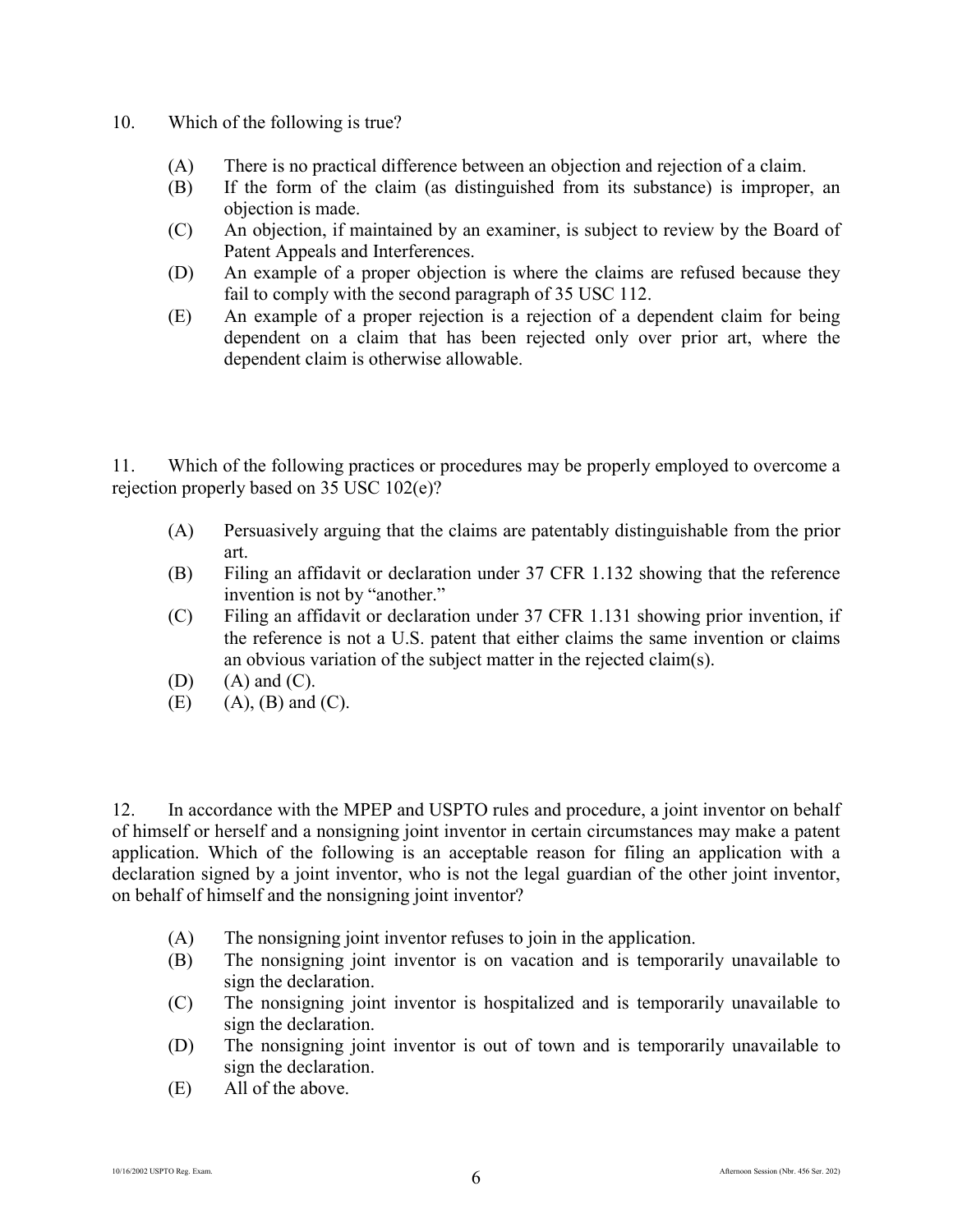13. Which of the following is in accordance with the practice and procedures of Chapter 600 of the MPEP and/or 37 CFR 1.52(c)?

- (A) Handwritten alterations to the claims in a newly filed patent application should be dated and initialed or signed by the applicant on the same sheet of paper.
- (B) The Office will consider evidence of whether noninitialed and/or nondated alterations were made before or after the signing of the oath or declaration rather than require a new oath or declaration.
- (C) Any alteration to a patent application made by the applicant may be made after the application was signed and sworn to.
- (D) Non-initialed or non-dated handwritten alterations to the claims on an application filed in the USPTO are considered to be a minor informality. Thus, the Office personnel should not object to the same.
- (E) It is proper for an applicant to sign an oath or declaration even when the oath or declaration (i) does not identify a patent application or (ii) is not attached to or physically located together with the patent application.

14. Which of the following timely actions should you take to accord maximum patent protection at minimum government fees for your client whose invention is described in a provisional patent application that was filed 6 months ago with no claim?

- (A) File a request to convert the provisional application to a nonprovisional application, accompanied by a proper executed declaration, an amendment including at least one claim as prescribed by paragraph 2 of 35 USC 112 and the proper fee set forth in 37 CFR 1.17(i).
- (B) File a request to convert the provisional application to a nonprovisional application, accompanied by a proper executed declaration, an amendment including at least one claim as prescribed by paragraph 2 of 35 USC 112, the proper fee set forth in 37 CFR 1.17(i), and the basic filing fee for the nonprovisional application.
- (C) File a request to convert the provisional application to a nonprovisional application, accompanied by a proper executed declaration, an amendment including at least one claim as prescribed by paragraph 2 of 35 USC 112, the proper fee set forth in 37 CFR 1.17(i), the basic filing fee for the nonprovisional application, and the surcharge required by 37 CFR 1.16(e).
- (D) File a nonprovisional application including at least one claim accompanied by a proper executed declaration, and the basic filing fee. The application contains a specific reference to the provisional application in compliance with 37 CFR 1.78(a)(5).
- (E) File a nonprovisional application including at least one claim accompanied by a proper executed declaration but without the basic filing fee. The application contains a specific reference to the provisional application in compliance with 37 CFR 1.78(a)(5).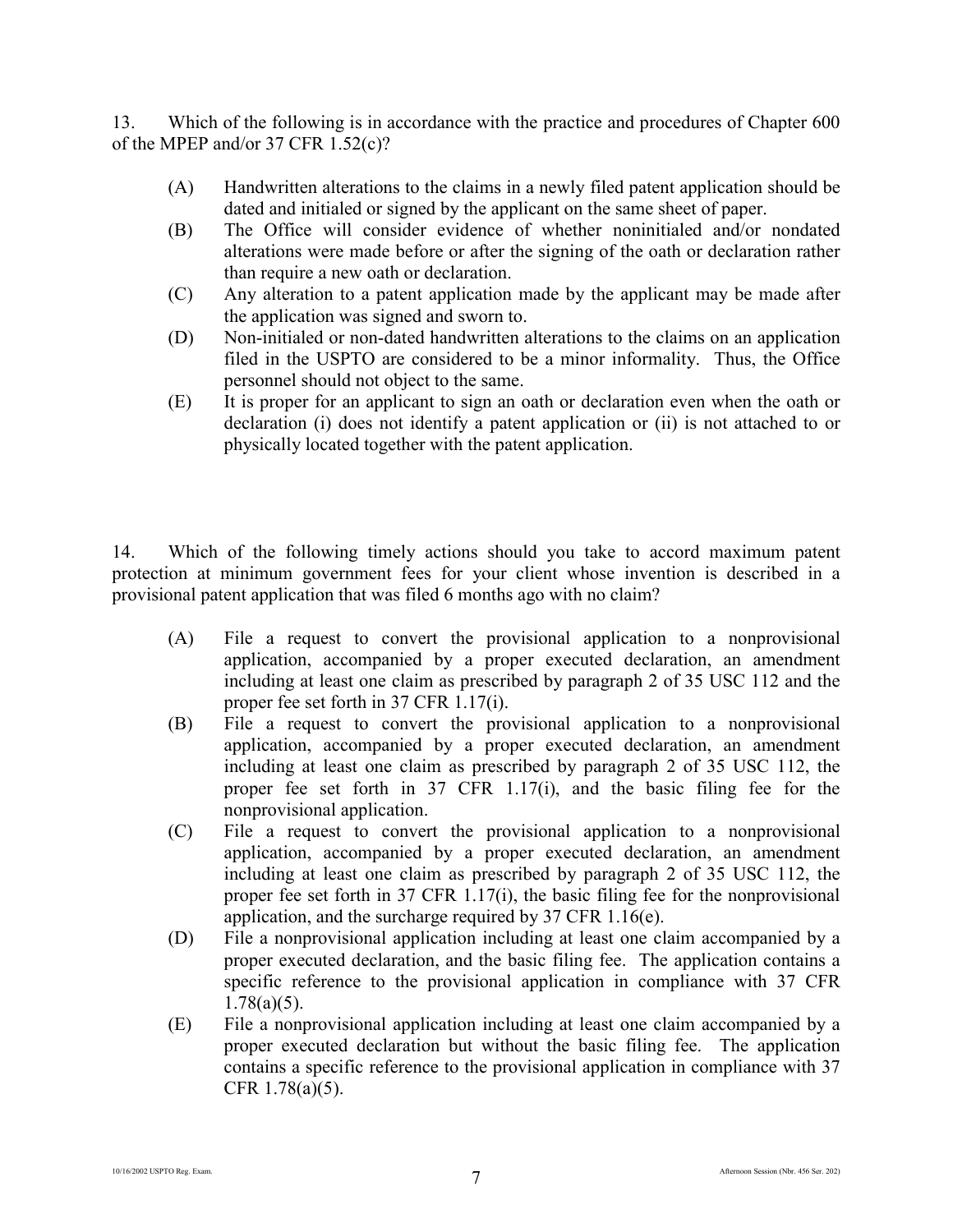15. Independent claim 1, fully supported by the specification in a patent application states:

Claim 1. An apparatus comprising: a plastic valve; a copper pipe connected to the plastic valve; and an aluminum pipe connected to the plastic valve.

Which of the following claims, presented in the application, provide the basis for a proper rejection under 35 USC 112, second paragraph?

Claim 2. The apparatus of claim 1, wherein said pipe is statically charged.

Claim 3. The apparatus of claim 1, wherein the outer circumference of said copper pipe is statically charged.

Claim 4. The apparatus of claim 1, further comprising a thermostat connected to said plastic valve.

(A) Claim 2.

- (B) Claim 3.
- (C) Claim 4.
- (D) Claims 2 and 3.
- (E) Claims 3 and 4.

16. In which of the following situations, considered independently of each other, is the original, new, or amended claim supported in the application as filed?

- (A) An amendment to the specification changing the definition of "holder" from "is a hook" to "is a hook, clasp, crimp, or tong" and no amendment is made of the claim, which uses the term "holder." The amendment is filed one month after the application was filed. There was no previous supporting disclosure in the specification of the holder being a clasp, crimp, or tong.
- (B) An amendment to the specification and claims changing the definition of "holder" from "is a hook" to "is a hook, clasp, crimp, or tong." The amendment is filed one month after the application was filed. There was no previous supporting disclosure in the specification of the holder being a clasp, crimp, or tong.
- (C) Original claim 1 in the application refers to "a holder," and original claim 2 depends from and refers to claim 1 stating, "said holder is a hook, clasp, crimp, or tong." There is no disclosure in the specification preceding the claims in the application as filed for the holder to be a clasp, crimp, or tong.
- (D) An amendment is filed presenting a claim to an electrical insulating device, copied from a patent for the purpose of provoking an interference. The claim refers to "nonconductive plastic holder." The application as filed contains a broad generic disclosure describing electrical insulating devices. The holder is described in the specification of the application as "conducting electricity." There is no disclosure in the specification of the holder being "nonconductive."
- (E) All of the above.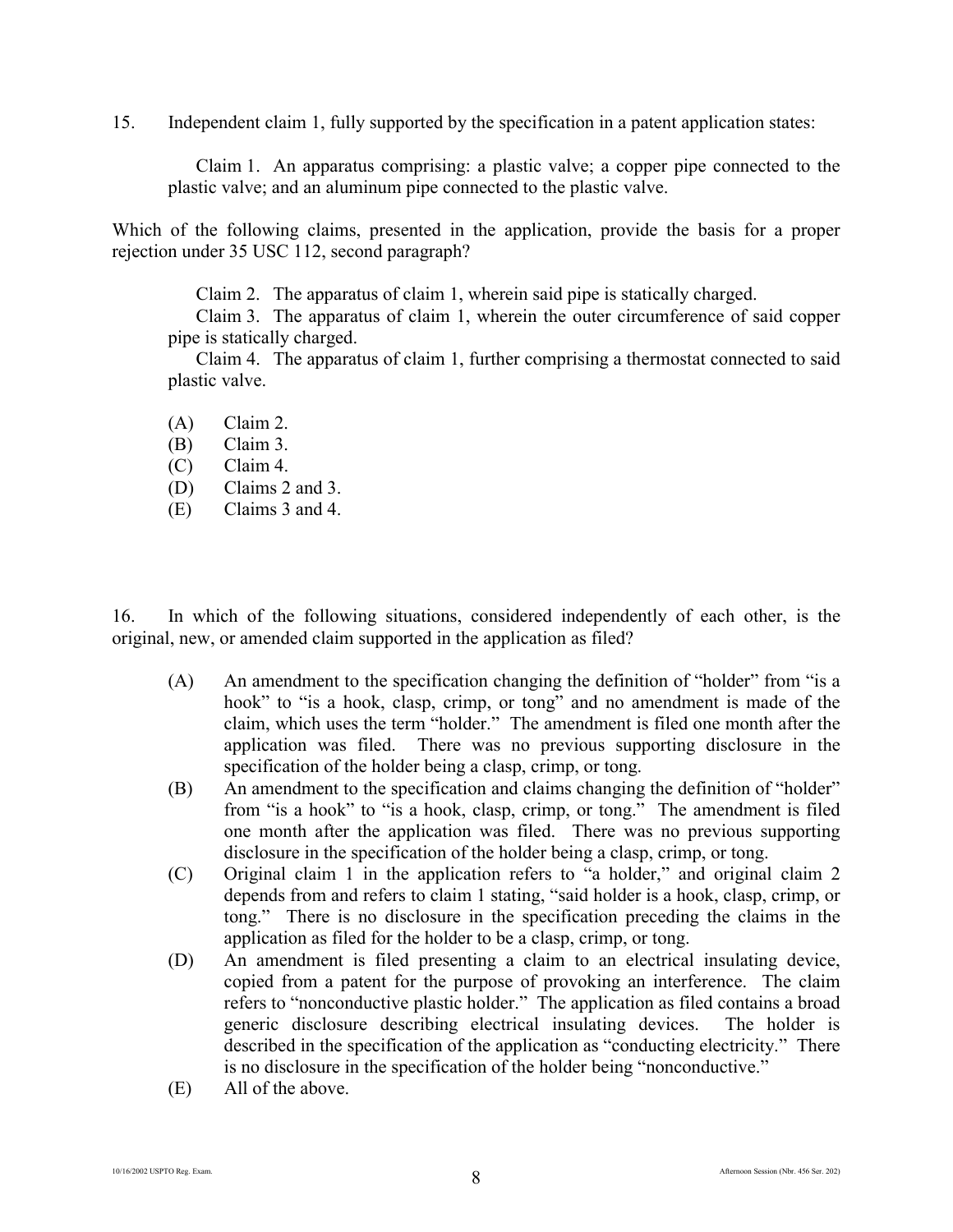17. Claims 1 and 2 in a patent application state the following:

Claim 1. An apparatus for sitting comprising:

- (i) a square shaped base member;
- (ii) four elongated members mounted to the bottom of the base member; and
- (iii) a circular back member mounted to the base member.

Claim 2. An apparatus as in claim 1, further comprising a spring connected to the back member and to the base member.

Which, if any, of the following claims fully supported by the specification and presented in the application, is in accordance with USPTO rules and procedure?

- (A) 3. An apparatus as in claim 1, wherein the base member is rectangularly shaped.
- (B) 3. An apparatus as in claim 2, wherein the wheels connected to each of the elongated members are plastic.
- (C) 3. An apparatus as in the preceding claims, further comprising a pressure-sensing device connected to the base member.
- (D) 3. An apparatus as in any of the preceding claims, in which the circular back member is wooden.
- (E) None of the above.

18. A U.S. patent application for inventor William Tull discloses a target-shooting gun for improved accuracy, and a bullet impregnated with a new chemical composition. The new chemical composition minimizes damage to a target struck by the bullet. In a non-final Office action, an examiner includes a restriction requirement between a group of claims drawn to the target-shooting gun (Group 1), and a group of claims drawn to the bullet (Group 2). Which of the following, included in a timely reply to the non-final Office action, preserves Tull's right to petition for review of the restriction requirement, if the requirement is made final?

- (A) A reply that distinctly points out supposed errors in the restriction requirement, and also states, "The restriction requirement is traversed, and no election is made, thereby preserving Applicant's right to petition for review of the restriction requirement."
- (B) A reply that states, "Applicant elects Group 2 and traverses the restriction requirement because the requirement for restriction between Group 1 and Group 2 is in error."
- (C) A reply that distinctly and specifically points out supposed errors in the restriction requirement, and states, "Applicant traverses the restriction requirement and elects Group 2."
- (D) A reply that states, "The restriction requirement between Group 1 and Group 2 is traversed because it is in error, and no election is made, thereby preserving Applicant's right to petition for review of the restriction requirement."
- (E) None of the above.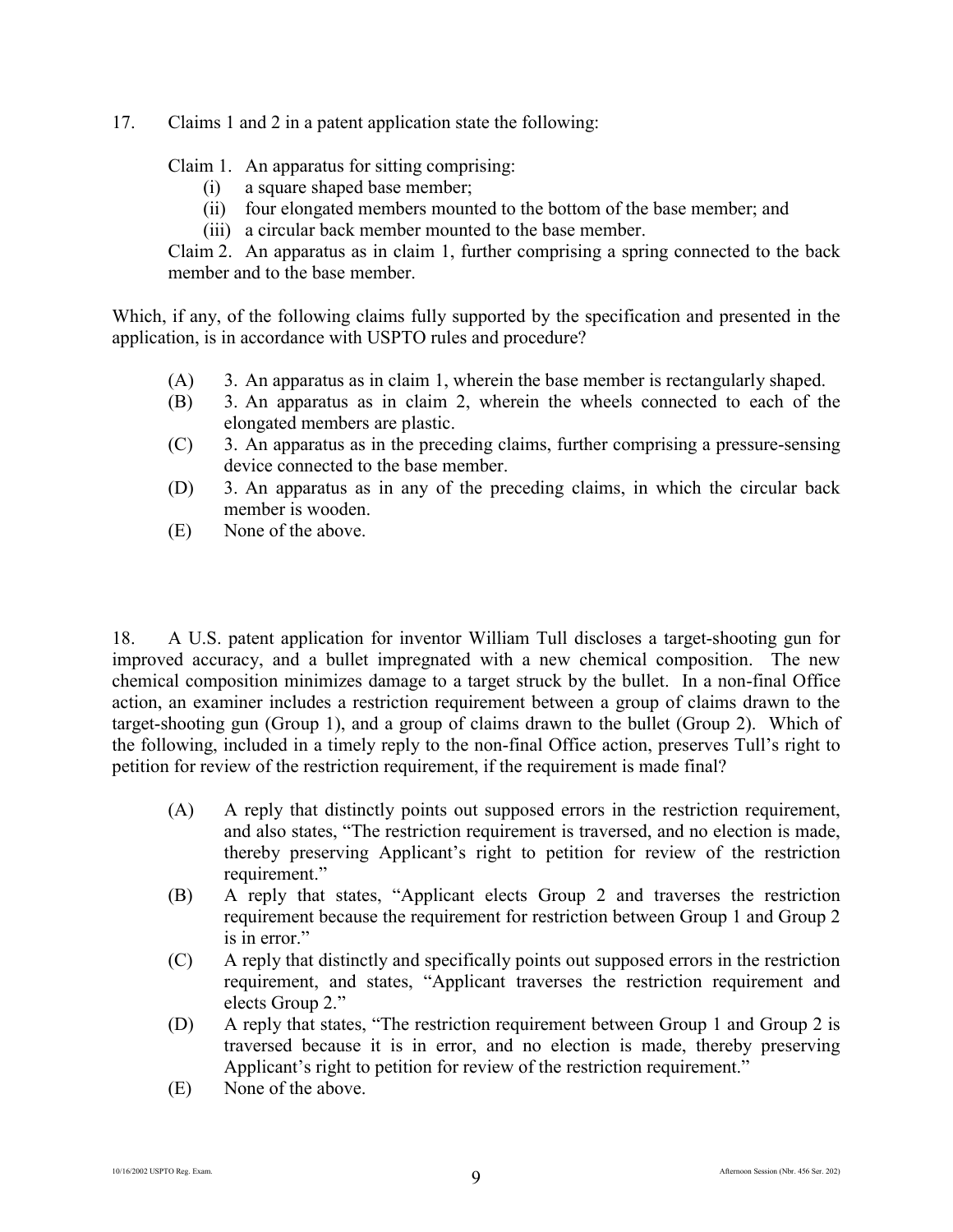19. In connection with the utility of an invention described in a patent application, which of the following conforms to proper USPTO practice and procedure?

- (A) A deficiency under 35 USC 101 also creates a deficiency under 35 USC 112, first paragraph.
- (B) To overcome a rejection under 35 USC 101, it must be shown that the claimed device is capable of achieving a useful result on all occasions and under all conditions.
- (C) A claimed invention is properly rejected under 35 USC 101 as lacking utility if the particular embodiment disclosed in the patent lacks perfection or performs crudely.
- (D) To overcome a rejection under 35 USC 101, it is essential to show that the claimed invention accomplishes all its intended functions.
- (E) A claimed invention lacks utility if it is not commercially successful.

20. The specification in your client's patent application has been objected to for lack of enablement. To overcome this objection, your client may do any of the following except:

- (A) traverse the objection and specifically argue how the specification is enabling.
- (B) traverse the objection and submit an additional drawing to make the specification enabling.
- (C) file a continuation-in-part application that has an enabling specification.
- (D) traverse the objection and file an amendment without adding new matter in an attempt to show enablement.
- (E) traverse the objection and refer to prior art cited in the specification that would demonstrate that the specification is enabling to one of ordinary skill.

21. In accordance with the MPEP and USPTO rules and procedure, an applicant for a patent dissatisfied with the primary examiner's decision may appeal to the Board of Patent Appeals and Interferences ("the Board") in certain situations. In which of the following situations may the applicant properly appeal to the Board?

- (A) Applicant's claims have been twice objected to, but have not been rejected.
- (B) Applicant's claims have been rejected once in a non-final Office action during examination of a parent application, and once in a non-final Office action during examination of a continuing application.
- (C) Applicant's claims in an original application have been rejected only once.
- (D) Applicant's claims have been objected to only once, and have been rejected only once in a non-final Office action.
- (E) All of the above.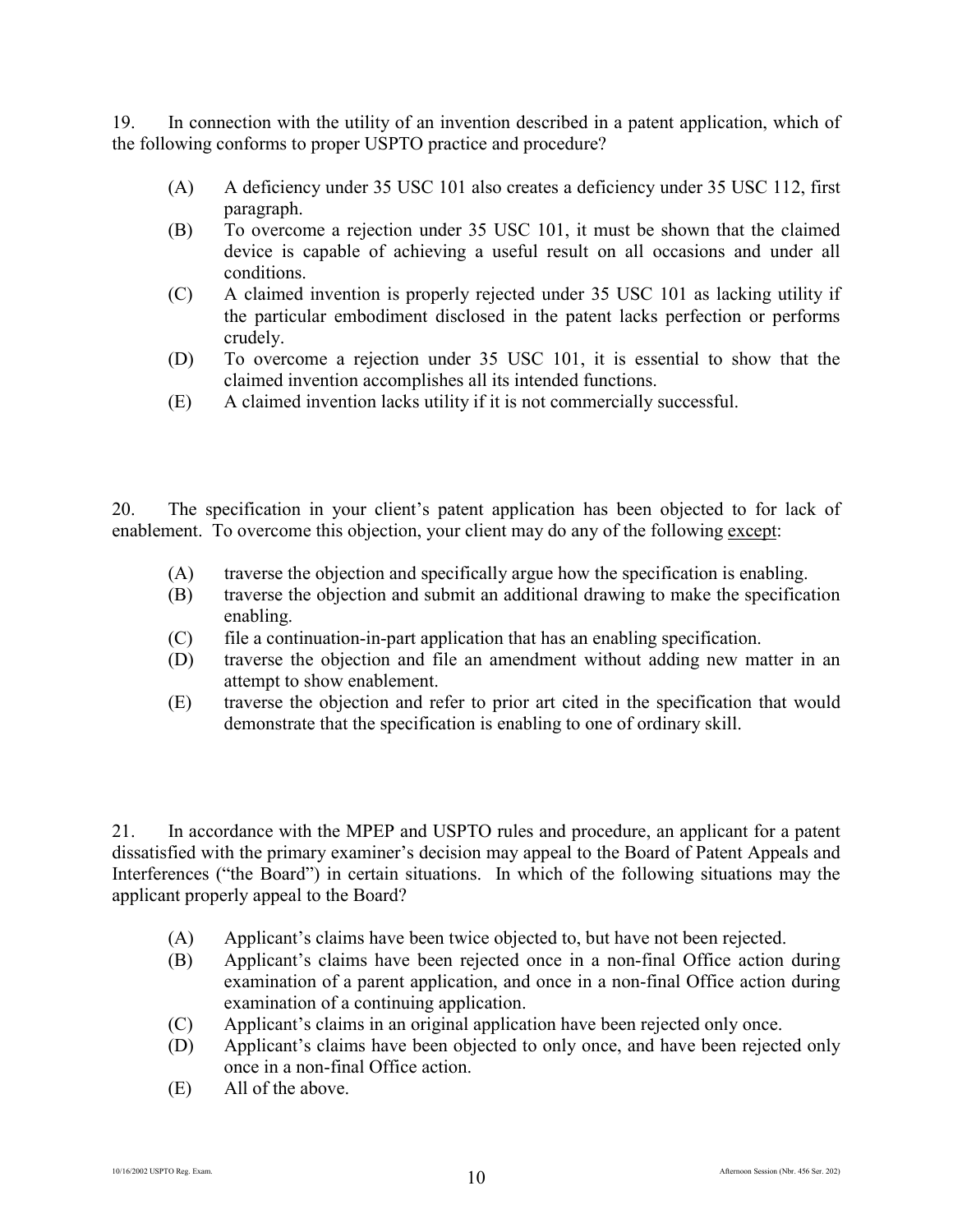- 22. Which of the following is in accordance with the provisions in the MPEP?
	- (A) In order to correct inventorship in a nonprovisional application where the statement of the lack of deceptive intent is not available from an inventor to be added, a petition under 37 CFR 1.181 may be properly filed.
	- (B) If a person A learns that a patent application has been filed by person B without naming A as coinventor, A may file in the USPTO a petition that protests inventorship and directs B to add A's name as a coinventor to the patent application.
	- (C) If the application is involved in an interference, and a petition under 37 CFR 1.48 is filed to correct inventorship, the Board of Patent Appeals and Interferences will remand the case to the primary examiner for consideration of the petition to ensure that a search of the relevant prior art is performed.
	- (D) When a second conversion under 37 CFR 1.48(a) is attempted by the practitioner, the conversion decision will be decided by the Technology Center Director.
	- (E) None of the above.

23. Which of the following statements relating to design patents does not accord with proper USPTO practice and procedure?

- (A) Both design and utility patents may be obtained on an article if the invention resides both in its utility and ornamental appearance.
- (B) The design for an article consists of the visual characteristics embodied in or applied to an article.
- (C) Design patent applications are included in the Patent Cooperation Treaty (PCT), and the procedures followed for PCT international applications are to be followed for design patent applications.
- (D) A claim directed to a computer-generated icon shown on a computer screen complies with the "article of manufacture" requirement of 35 USC 171.
- (E) A claimed design may encompass multiple articles or multiple parts within an article.

24. A claim, as required by the second through fifth paragraphs of section 112, shall not be required in a  $\qquad \qquad$  patent application.

- (A) reissue
- (B) design
- (C) continuation
- (D) provisional
- (E) plant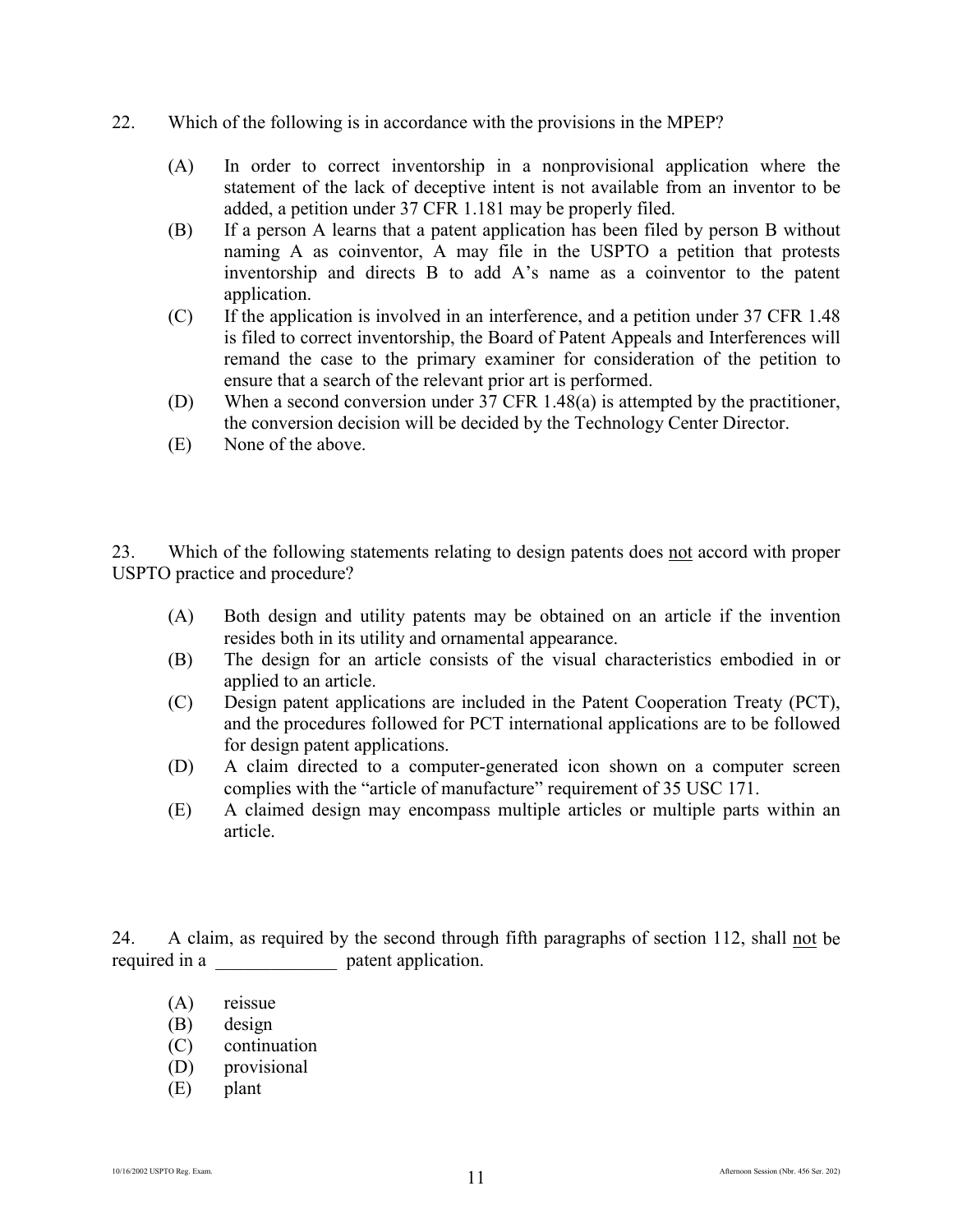25. Applicant Jones filed a request for a first continued prosecution application (CPA) on December 29, 2000 in a utility application that was filed on April 28, 2000. Jones received a final Office action mailed on June 28, 2001. In response, Jones filed an amendment amending the claims in the first CPA. Jones received an advisory action on September 27, 2001 stating that the proposed amendment to the first CPA would not be entered because it raises new issues that would require further consideration. Additionally, the proposed amendment did not meet the requirements for a complete reply under 37 CFR 1.111. On December 28, 2001, Jones filed a petition for a 3-month extension of time with appropriate petition fee, a request for a second continued prosecution application, a request for suspension of action, and appropriate processing fee for the request for suspension of action. No application filing fee was filed with the request for the second CPA. Which of the following would be a proper communication mailed by the Office based on Jones' actions?

- (A) A Notice of Allowability.
- (B) A Notice to File Missing Parts.
- (C) A first Office action on the merits.
- (D) A notice of improper Request for Continued Examination (RCE) and a notice of abandonment.
- (E) A letter granting the suspension of action.

26. A patent application filed in the USPTO contains the following three original claims, including product by process Claim 3:

> Claim 1. A method for making an Ethernet cable comprising the steps of A, B and C. Claim 2. The method of claim 1, further characterized by the step of D. Claim 3. The Ethernet cable as in any one of the preceding claims.

In the first Office action, the examiner objects to Claim 3 as being an improper dependent claim and requires cancellation of the claim. Following proper USPTO practices and procedures, which of the following replies best overcomes the examiner's objection and provides the client with the broadest patent protection?

- (A) Amend Claim 3 to read: "The Ethernet cable as made by the process set forth in claims 1-2."
- (B) Cancel Claim 3. Add Claim 4, which reads: "An Ethernet cable made by a process comprising the steps of A, B and C." Add Claim 5, which reads: "An Ethernet cable made by a process comprising the steps of A, B, C and D."
- (C) Cancel Claim 3 and add Claim 4, which reads: "An Ethernet cable made by a process comprising the steps of A, B and C."
- (D) Cancel Claim 3 and add Claim 4, which reads: "An Ethernet cable made by a process comprising the steps of A, B, C and D."
- (E) Cancel Claim 3.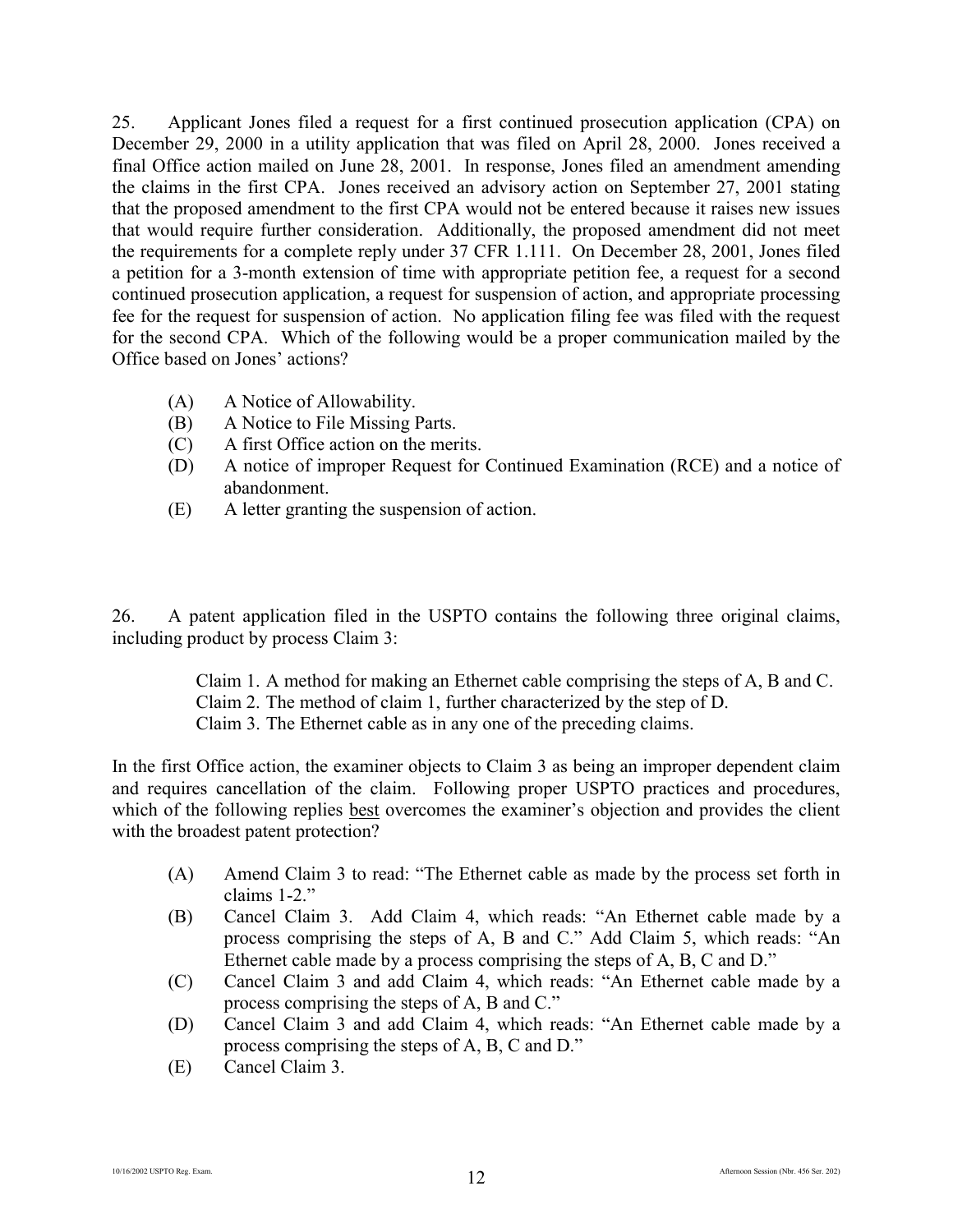27. Adams filed Application X on March 1, 2001. Beth filed application Y on May 1, 2001. Neither application has been published. Applications X and Y are copending and commonly assigned. Earlier filed application X claims the same invention as claimed in application Y using identical language. In accordance with the MPEP, which of the following actions should the examiner or assignee follow?

- (A) The claims to the same invention in application Y should be rejected under 35 USC 102(a) as being anticipated by application X.
- (B) The claims to the same invention in application Y should be rejected under 35 USC 102(b) as being anticipated by application X.
- (C) The claims to the same invention in application Y should be rejected under 35 USC 102(e) as being provisionally anticipated by application X.
- (D) The common assignee should file a terminal disclaimer in application Y to avoid any question of double patenting.
- (E) The claims to the same invention in application Y should be rejected under 35 USC 102(e) as being anticipated by application X.

28. Which of the following is not in accordance with the provisions of 35 USC 115 (Oath of applicant)?

- (A) The applicant shall make oath (or declaration) that he believes himself to be the original and first inventor of the process, machine, manufacture, or composition of matter, or improvement thereof, for which he solicits a patent.
- (B) In the oath or declaration, the applicant must state of what country he is a citizen.
- (C) An oath may be made before any person within the United States authorized by law to administer oaths.
- (D) An oath executed in a foreign country must be properly authenticated.
- (E) A declaration which accompanies a patent application must state on the document a warning that willful false statements and the like are punishable by fine or imprisonment or both under 18 USC 1001, and the declaration must be notarized.

29. For purposes of determining whether a request for continued examination is in accordance with proper USPTO rules and procedure, in which of the following situations will prosecution be considered closed?

- (A) The last Office action is a final rejection.
- (B) The last Office action is an Office action under *Ex Parte Quayle*.
- (C) A notice of allowance has issued following a reply to a first Office action.
- (D) The application is under appeal.
- (E) All of the above.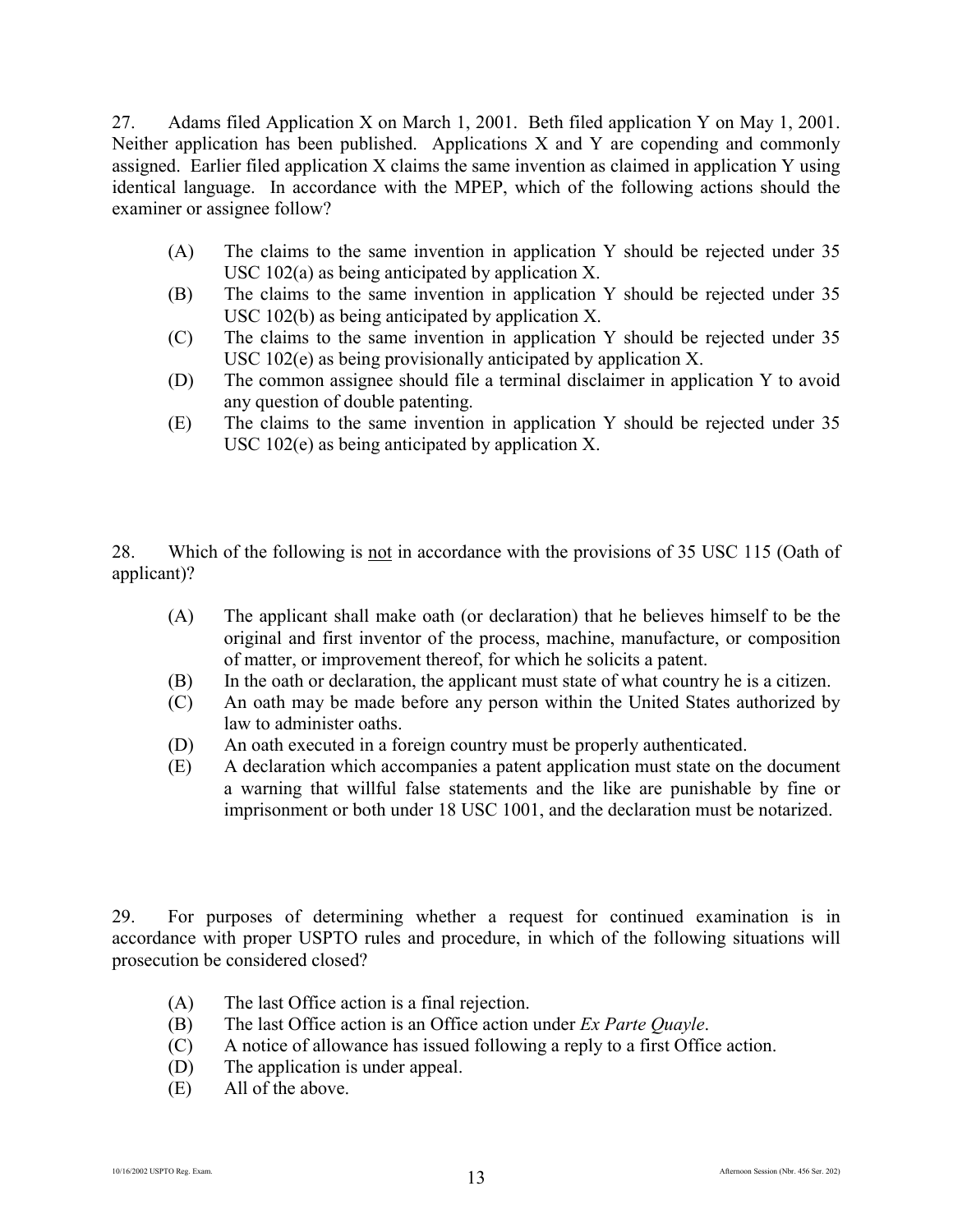30. The MPEP sets forth a procedure whereby an examiner may contact an applicant to discuss election of claims after the examiner determines that a restriction requirement should be made. Assume that a primary examiner contacts a practitioner representing applicant by telephone prior to any Office action on the merits, and the examiner orally makes a restriction requirement. During the telephone conversation, the practitioner orally makes an election of claims without traverse. On examination, the examiner finds the elected claims to be allowable. Which of the following would be improper for the examiner to include in a letter to the practitioner attached to a Notice of Allowability?

- (A) A cancellation of the non-elected claims.
- (B) A statement that the prosecution is closed.
- (C) A statement that a Notice of Allowance will be sent in due course.
- (D) A statement that the applicant's election is not upheld because an election must only be made in writing, and cannot be made by telephone.
- (E) All of the above.

31. Regarding the specification of a nonprovisional patent application, which of the following practices is in accordance with proper USPTO practice and procedure?

- (A) The specification may include graphical illustrations or flowcharts.
- (B) The specification may include tables and chemical formulas.
- (C) The specification may include hyperlinks or other forms of browser-executable code embedded in the text.
- (D) The specification must begin with one or more claims.
- (E) The specification may include a reservation for a future application of subject matter disclosed but not claimed in the application.

32. Which of the following practices or procedures may be properly employed to overcome a rejection properly based on 35 USC 102(a)?

- (A) Perfecting a claim to priority under 35 USC 119(a)-(d) based on a foreign application having a foreign priority filing date that antedates the reference.
- (B) Filing a declaration under 37 CFR 1.131 showing that the cited prior art antedates the invention.
- (C) Filing a declaration under 37 CFR 1.132 showing that the reference invention is by "others."
- (D) Perfecting priority under 35 USC 119(e) or 120 by, in part, amending the declaration of the application to contain a specific reference to a prior application having a filing date prior to the reference.
- $(E)$  (A),  $(B)$  (C), and (D).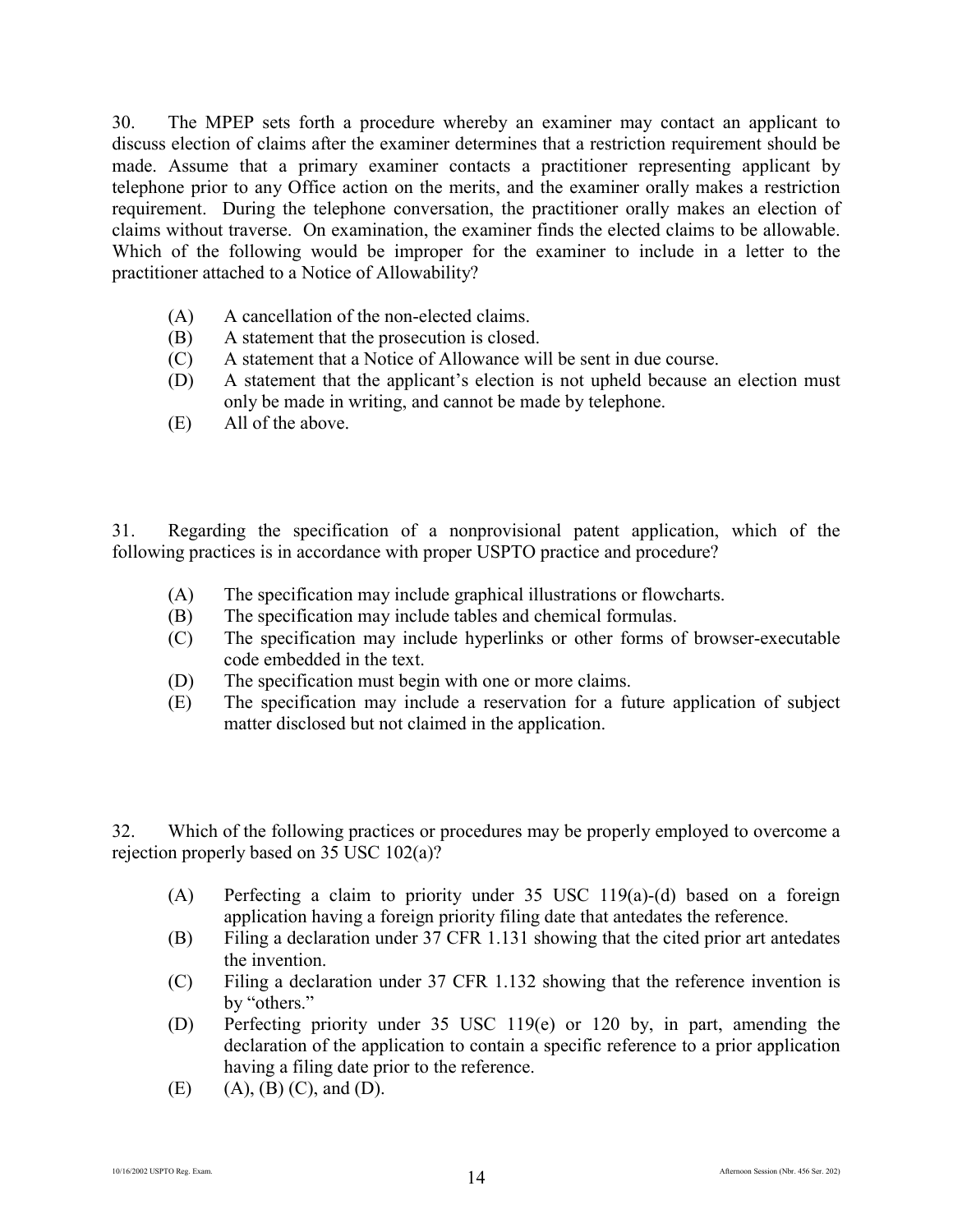33. Xavier files a complete first reply exactly 10 weeks after the mailing date of a final Office action that sets a 3 month shortened statutory period for reply. An Examiner's Amendment is necessary for the purpose of placing the application in condition for allowance. Which of the following statements is true?

- (A) If Xavier gives authorization for the Examiner's Amendment exactly 2 months after his reply, the application will be allowed.
- (B) Authorization for the Examiner's Amendment may be made at any time within 6 months of Xavier's reply to avoid abandonment of the application..
- (C) Unless Xavier gives authorization for the Examiner's Amendment within the 3 months shortened statutory period for reply, the application will be abandoned.
- (D) If Xavier gives authorization for the Examiner's Amendment exactly 2 months after his reply, the application will be abandoned unless accompanied by a proper petition and fee for an extension of time.
- (E) Abandonment of the application will be avoided if Xavier gives authorization for the Examiner's Amendment any time within 6 months of the mail date of a final Office action. No extension of time need be filed if Xavier gives the authorization between 3 months and 6 months after the Office action.

34. On Monday, May 13, 2002, John's secretary deposited in an "Express Mail" drop box prior to the last scheduled pick-up for that day, an envelope properly addressed to the USPTO for delivery to the USPTO by the "Express Mail Post Office to Addressee" service. The envelope was received by the USPTO on Wednesday, May 15, 2002, containing a reply to an Office action which set a shortened statutory period ("SSP") for reply ending on Tuesday, May 14, 2002. The reply was marked by the Office as being received on May 15, 2002. The number of the "Express Mail" mailing label had not been placed on the response papers, and upon receipt of the "Express Mail" mailing label John learned that the "date in" was not clearly marked. John promptly filed a petition requesting the filing date to be the date of deposit. The petition included a showing that the date of deposit accompanied by evidence of USPS corroboration of the deposit. Accordingly,

- (A) The reply will be regarded as timely filed in the USPTO on May 15, 2002.
- (B) The reply will be regarded as timely filed in the USPTO on May 14, 2002.
- (C) The reply will be regarded as timely filed in the USPTO on May 13, 2002.
- (D) The reply will be regarded as timely filed in the USPTO if a petition with proper fee for a one month extension of time is filed in the USPTO on or before June 14, 2002.
- (E) The reply will be regarded as timely filed in the USPTO if the number of the "Express Mail" mailing label is placed on each page of a copy of the original response and hand carried to the USPTO on May 15, 2002, rather than being sent by "Express Mail."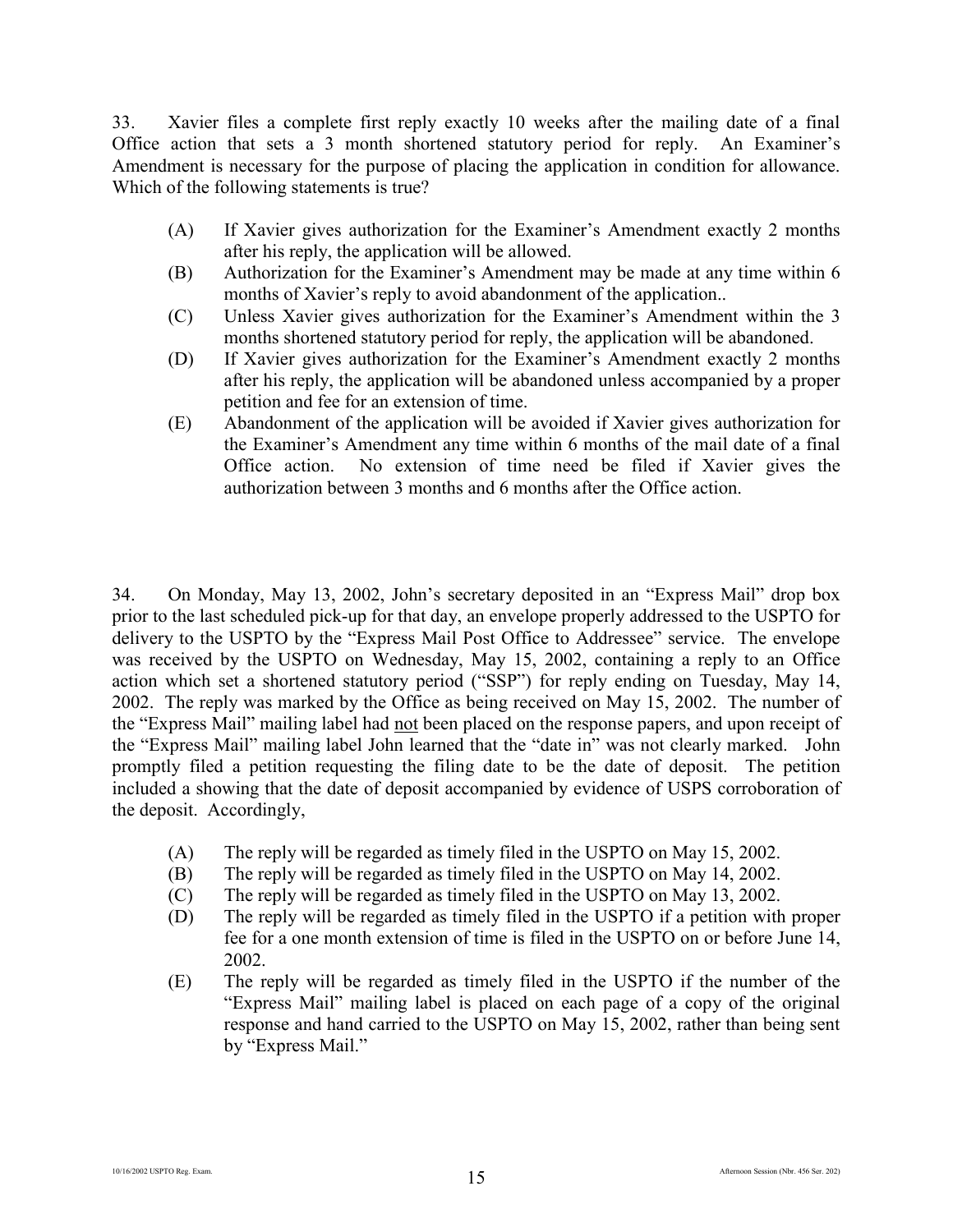- 35. Which of the following is not in accordance with the provisions of the MPEP?
	- (A) If there is a discrepancy between the information submitted in an application data sheet and the information submitted elsewhere in the application, the application data sheet will control except for the naming of the inventors and the citizenship of the inventors, which is governed by the oath or declaration.
	- (B) A patent examiner should object to text of a patent application if it contains an embedded hyperlink and /or other form of browser-executable code.
	- (C) All patent applicants should use the English units of measurement followed by the equivalent metric units when describing their inventions in the specifications of patent applications.
	- (D) The paper used for patent applications must have a surface such that amendments may be written thereon in ink; so-called "Easily Erasable" paper having a special coating so that erasures can be made more easily may not provide a permanent copy as is required.
	- (E) The following documents may be submitted to the Office on a compact disc: a computer program listing, a sequence listing, and a table that has more than 50 pages of text.

36. The USPTO notifies John, a registered patent agent who is representing applicant A, that after a reasonable search, the USPTO has been unable to locate applicant A's patent application. By which of the following procedures may John avoid abandonment of applicant A's application within the time period set by the USPTO?

- (A) Provide the USPTO with a copy of his record of all the correspondence between his office and the USPTO, assuming the existence of such record.
- (B) Provide the USPTO with a list of all the correspondence between his office and the USPTO, assuming the existence of such list, and a statement that the list is complete and accurate.
- (C) Provide the USPTO with a statement that he does not possess any record of the correspondence between his office and the USPTO because his files were destroyed.
- (D) Provide the USPTO with a record of all the correspondence between his office and the USPTO, and a statement that the papers produced are his complete record of all the correspondence between his office and the USPTO, assuming the existence of such record.
- (E) Provide the USPTO with a copy of his record of all the correspondence between his office and the USPTO, assuming the existence of such record, a list of all such correspondence, and a statement that he is not aware of any correspondence between his office and the USPTO that is not among his records.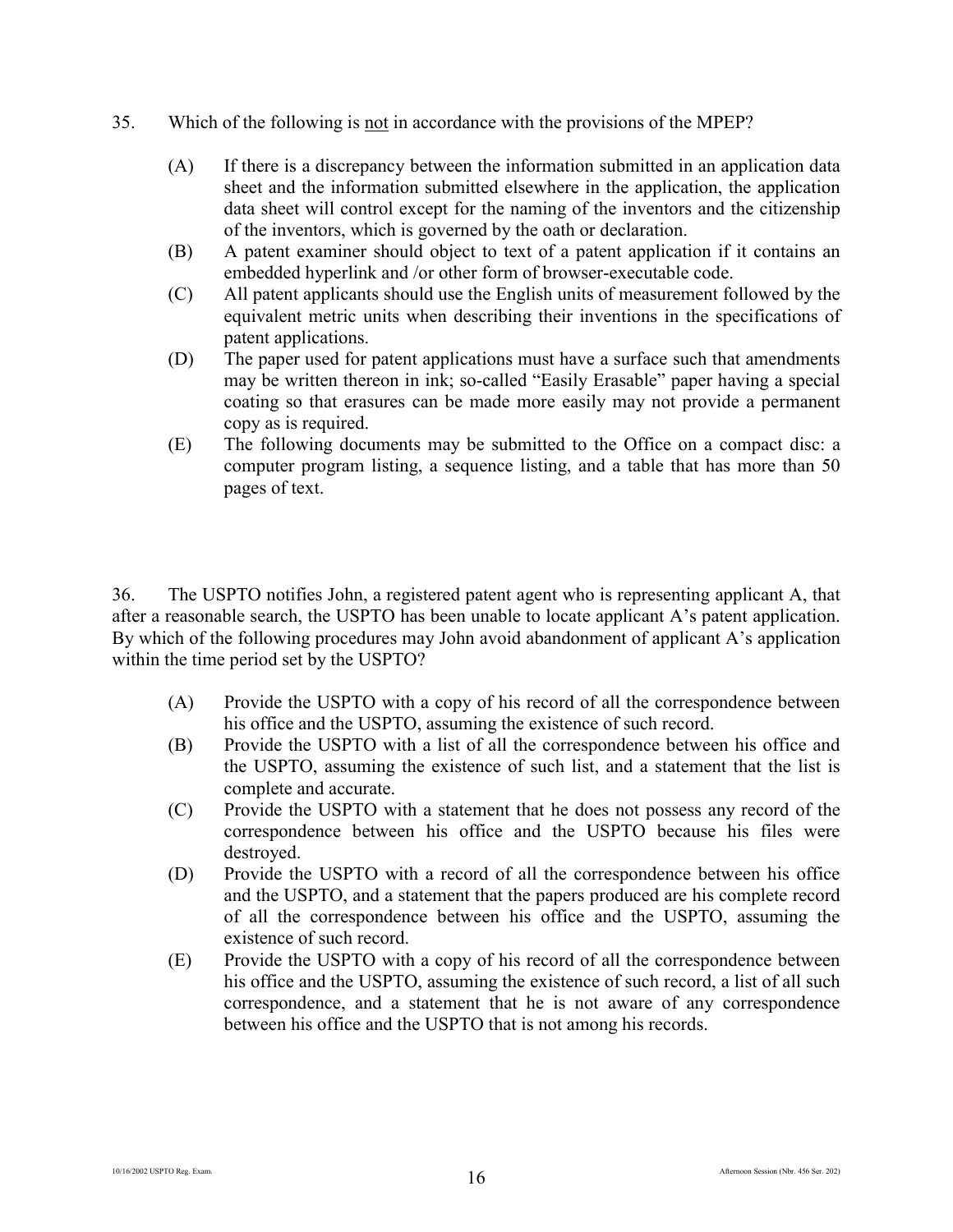37. Which of the following is not in accordance with the recommended characteristics set forth in the MPEP for the detailed description of the invention?

- (A) The detailed description of the invention must include a description of the preferred embodiment(s) of the invention as required in 37 CFR 1.71.
- (B) The detailed description should be as short and specific as is necessary to describe the invention adequately and accurately.
- (C) Where elements or groups of elements, compounds, and processes, which are conventional and generally widely known in the field of the invention described, and their exact nature or type is not necessary for an understanding and use of the invention by a person skilled in the art, they should not be described in detail.
- (D) The detailed description of the invention may include reference characters to the parts of the invention that do not appear in the drawings.
- (E) Where particularly complicated nonessential subject matter is involved or where the elements, compounds, or processes may not be commonly or widely known in the field, absent disclosure elsewhere in the application, the specification should refer to another patent or readily available publication that adequately describes the subject matter.
- 38. Which of the following is true?
	- (A) A claim to a process omitting a step in a disclosed process, where the step is disclosed in the specification to be essential to the invention, may not be properly rejected under 35 USC 112, first paragraph, for lack of enablement where the specification provides an enabling disclosure only for the process which includes the essential step.
	- (B) Failure to disclose the best mode must rise to the level of active concealment or grossly inequitable conduct in order to support a rejection under 35 USC 112, first paragraph.
	- (C) A claim failing to interrelate essential elements of the invention, as defined by the applicant in the specification, where the interrelation is critical to the invention may be properly rejected under 35 USC 112, second paragraph, for failure to properly point out and distinctly claim the invention.
	- (D) Where the best mode contemplated by the inventor at the time of filing the application is not disclosed, a proposed amendment adding a specific mode of practicing the invention would not be new matter.
	- (E) The best mode requirement is the same as the enablement requirement of the first paragraph of 35 USC 112.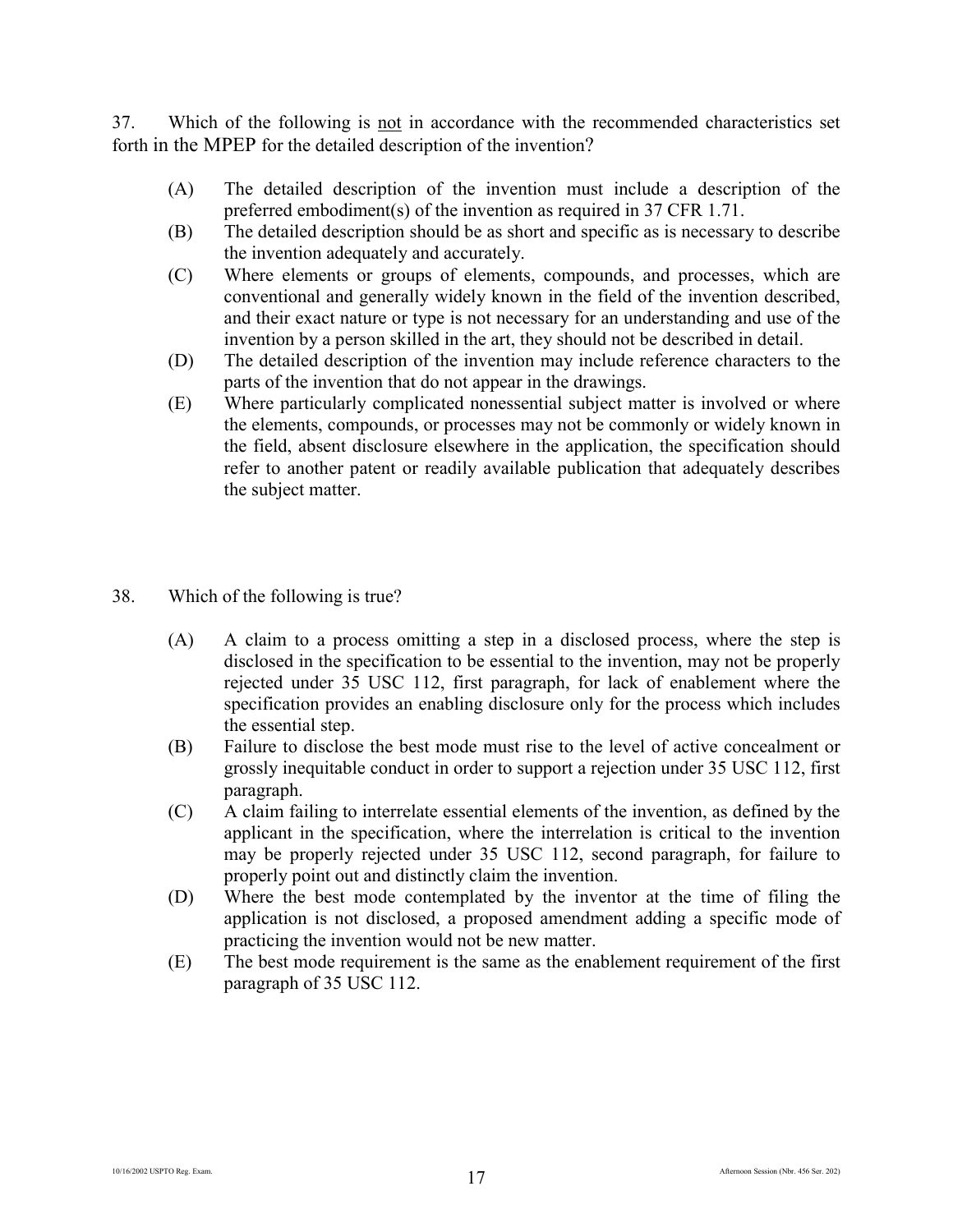39. Which of the following is not in accordance with the recommended characteristics set forth in the provisions of the MPEP for the summary of the invention?

- (A) The summary is separate and distinct from the abstract and is directed toward the disclosure as a whole, rather than just the invention.
- (B) The summary may point out the advantages of the invention or how it solves problems previously existent in the prior art (and preferably indicated in the Background of the Invention).
- (C) In chemical cases the summary should point out in general terms the utility of the invention.
- (D) If possible, the summary should set forth the nature and gist of the invention or the inventive concept should be set forth.
- (E) Any stated objects of the invention should be treated briefly in the summary and only to the extent that they contribute to an understanding of the invention.
- 40. Which of the following does not represent prior art?
	- (A) The preamble of a Jepson claim.
	- (B) A technical journal as of its date of publication which is accessible to the public as of the date of its publication.
	- (C) A disclosure publicly posted on the INTERNET, but containing no publication or retrieval date.
	- (D) A doctoral thesis indexed, cataloged and shelved in a university library.
	- (E) Applicant's labeling of one of the figures in the drawings submitted with his application as prior art.

41. In 1995 Patent Agent filed a U.S. patent application containing five claims (Application 1). All five claims are fully supported under 35 USC 112 by the disclosure of Application 1. In 2000, Patent Agent filed a U.S. patent application (Application 2) that was a continuation-in-part of Application 1. Application 2 adds new subject matter to the disclosure of Application 1, and ten additional claims. Of the fifteen claims in Application 2, claims 1-5 are exactly the same as Application 1, claims 6-10 are fully supported under 35 USC 112 by the disclosure of Application 1, and claims 11-15 are fully supported under 35 USC 112 only by the newly added subject matter of Application 2. The effective filing date for claims in Application 2 is:

- $(A)$  1-15 is 2000.
- (B) 1-15 is 1995.
- (C) 1-10 is 1995.
- (D) 11-15 is 2000.
- $(E)$   $(C)$  and  $(D)$ .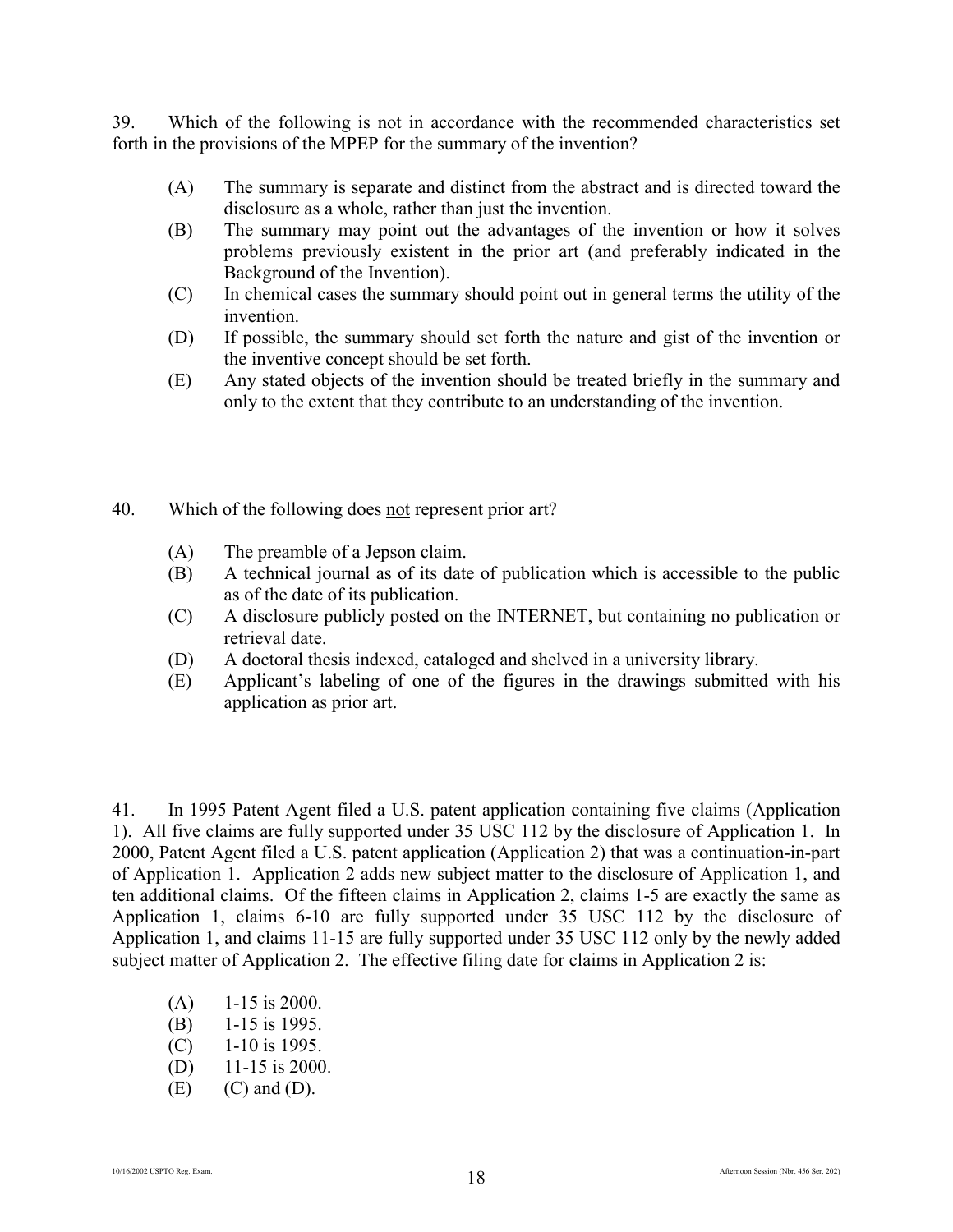42. Evidence of unexpected results is relied upon to overcome a *prima facie* case of obviousness. Which of the following is incorrect?

- (A) The evidence must compare the claimed invention to the closest prior art.
- (B) The evidence must be commensurate in scope with the claims.
- (C) Data relied upon to show unexpected results need not cover the full range of the claims if one of ordinary skill in the art could ascertain a trend in the data that would allow that person to reasonably extend the probative value of the data to the full scope of the claims.
- (D) Unexpected results can be shown by factual evidence or, if no factual evidence is available to the applicant, by sound argument by the applicant's agent or attorney.
- (E) The evidence need not be in an affidavit or declaration under 37 CFR 1.132 if the evidence is presented in the specification of an application to which the applicant has attested.

43. A patent application filed in the USPTO claims a nylon rope coated with element E for the purpose of preventing breakage of the rope. In the first Office action, the examiner rejects the claim as obvious over P in view of a trade journal publication, T. P teaches a nylon rope coated with resin for the purpose of making the rope waterproof. T teaches a nylon tent fabric coated with element E for the purpose of making the tent waterproof, and suggests the use of element E for making other nylon products waterproof. Following proper USPTO practices and procedures, the combination of P and T:

- (A) cannot support a prima facie case of obviousness because T lacks a suggestion to combine with P for the purpose of preventing breakage in nylon rope.
- (B) cannot support a prima facie case of obviousness because P lacks a suggestion to combine with T for the purpose of preventing breakage in nylon rope.
- (C) cannot support a prima facie case of obviousness because T only contains a suggestion to combine with P for the purpose of waterproofing nylon rope.
- (D) can support a prima facie case of obviousness, even though T only contains a suggestion to combine with P for the purpose of waterproofing nylon rope.
- (E) can support a prima facie case of obviousness because the applicant is always under an obligation to submit evidence of non-obviousness regardless of whether the examiner fully establishes a prima facie case of obviousness.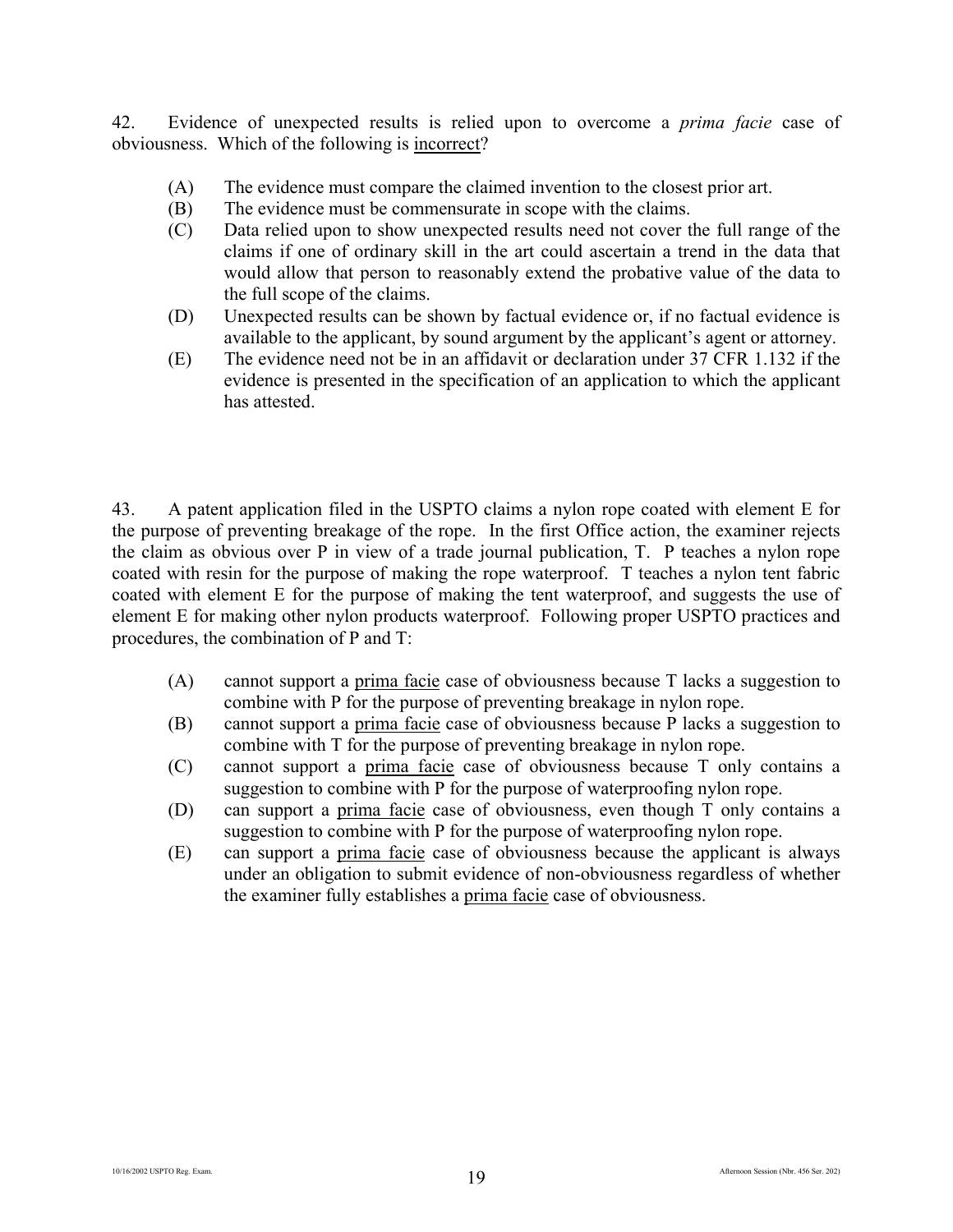44. The procedures in the MPEP do not require an applicant claiming foreign priority in a nonprovisional utility application to:

- (A) submit the processing fee set forth in 37 CFR 1.17(i) if the claim for priority or submission of the certified copy of the priority document is made after payment of the issue fee and before the patent is granted.
- (B) identify the foreign application for which priority is being claimed as well as any foreign application for the same subject matter having a filing date before that of the application for which priority is being claimed.
- (C) file the claim in the application.
- (D) have the same inventive entity listed in the foreign application as in the U.S. application in which the priority claim has been filed.
- (E) identify the intellectual property authority or country in or for which the foreign application was filed.

45. In accordance with Chapter 100 of the Manual of Patent Examining Procedure and 35 USC 122, which of the following statements is not true?

- (A) All requests for reexamination and related patent files are available to the public subject tot he availability of the reexamination file.
- (B) The Board of Patent Appeals and Interferences handles all petitions for access to applications involved in an interference.
- (C) An abandoned application referenced in a U.S. patent application publication, U.S. patent or a U.S. application that is open to public inspection may be ordered for inspection by any member of the public.
- (D) The assignee of record of a part interest in an application may always intervene in the prosecution of the application, appointing a registered attorney or agent of his or her own choice, without participation by any or all other assignees.
- (E) All provisional patent applications are screened upon receipt in the USPTO for subject matter that, if disclosed, might impact the national security, and such applications are referred to appropriate agencies for consideration of restrictions on disclosure of the subject matter.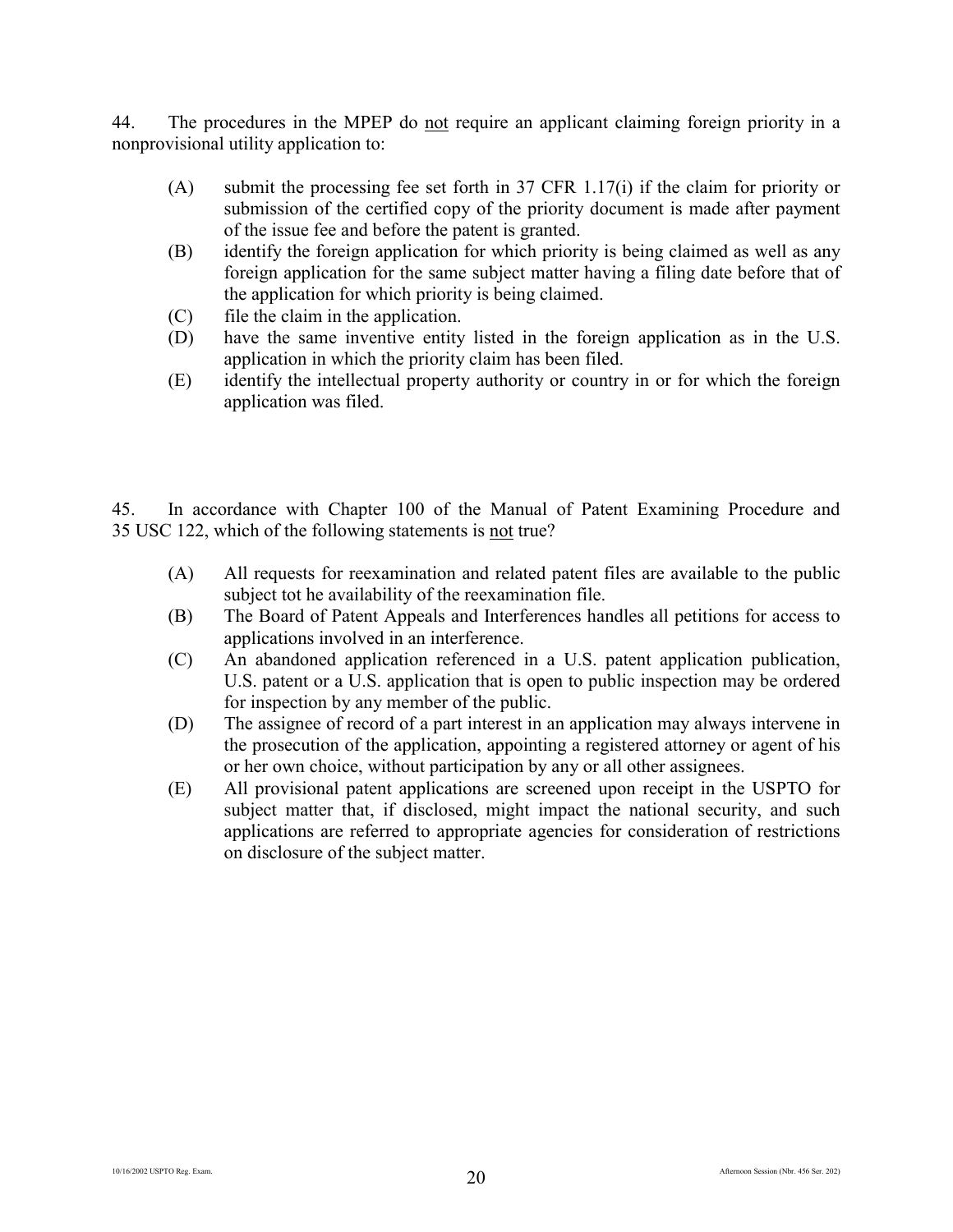46. Which of the following statements does not accord with proper USPTO practice and procedure?

- (A) A protest may be filed by an attorney or other representative on behalf of an unnamed principal.
- (B) Information which may be relied on in a protest includes information indicating violation of the duty of disclosure under 37 CFR 1.56.
- (C) While a protest must be complete and contain a copy of every document relied on by the protestor, a protest without copies of prior art documents will not necessarily be ignored.
- (D) A protest must be submitted prior to the date the application was published or the mailing of a notice of allowance, whichever occurs later, provided the application is pending.
- (E) Since a protestor is not authorized to participate in the prosecution of a pending application, the examiner must not communicate in any manner with the protestor.

47. A registered practitioner's client, Apex Mfg. Corporation, bought the entire assets of Pinnacle Mfg. Corporation. Pinnacle gave Apex a list of its patent applications but did not maintain records of the patent assignments. Apex wishes to know which of the assignment documents, if any, of the pending patent applications in Pinnacle's patent portfolio were never recorded. In accordance with the MPEP, which of the following actions could the practitioner rely upon to most expeditiously answer this question?

- (A) Request certified copies of the patent applications as filed.
- (B) Request certified copies of the assignment documents of record of the patent applications.
- (C) Request certified copies of the patent applications as filed accompanied by the fees set forth in  $37$  CFR  $1.19(b)(1)(i)$ .
- (D) Request certified copies of the patent applications as filed accompanied by the fees set forth in 37 CFR 1.19(b)(1)(ii).
- (E) Request certified copies of the assignment documents of record of the patent applications accompanied by the fees set forth in 37 CFR 1.19(b)(5).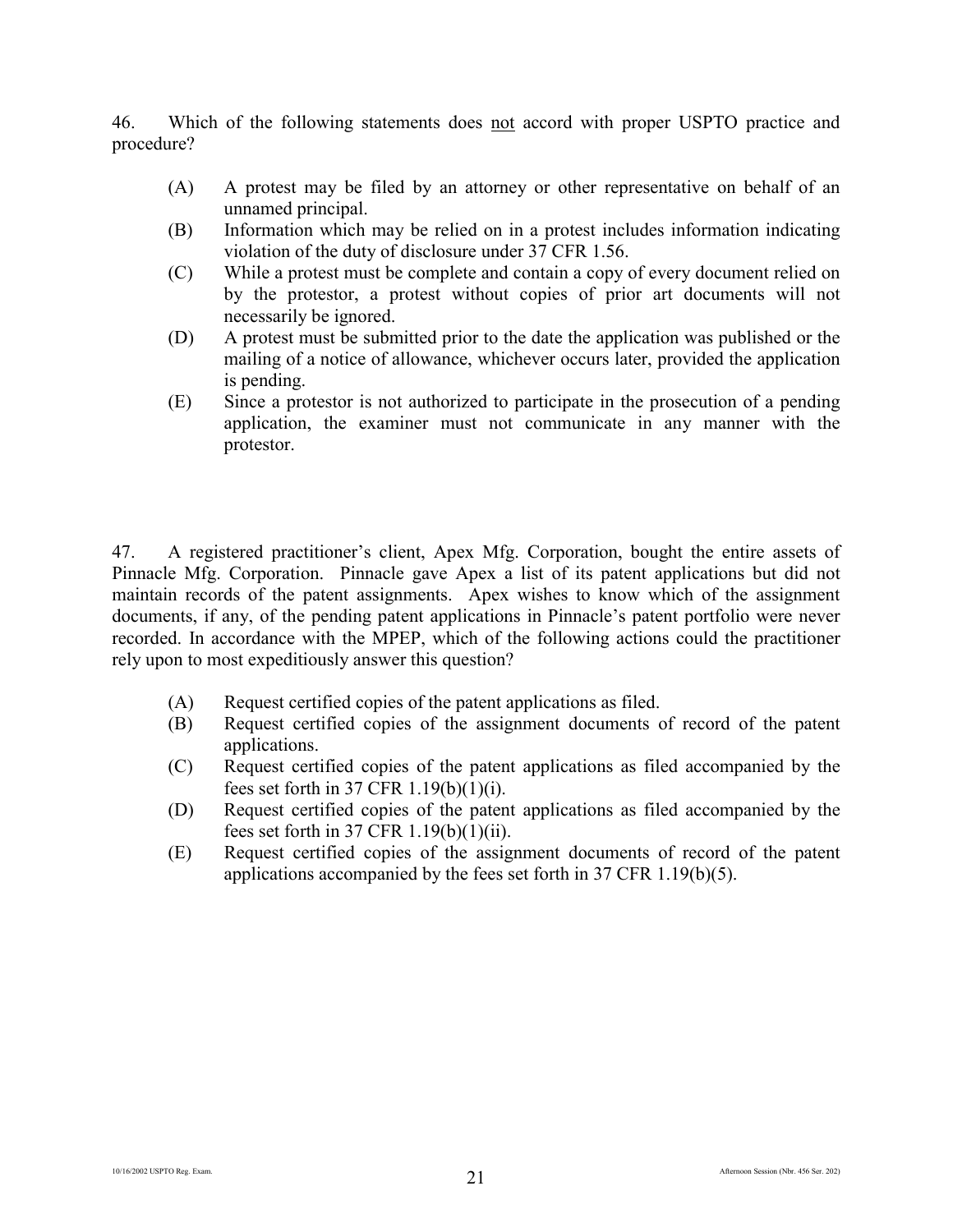48. In accordance with the MPEP and USPTO rules and procedure, a registered attorney or agent may be appointed to prosecute a patent application for an applicant. In which of the following situations will the USPTO not recognize the appointment of an attorney or agent to prosecute a patent application for an applicant?

- (A) The principal agent of record appoints a registered associate attorney to prosecute the application.
- (B) The applicant executes a power of attorney naming only a law firm to prosecute the application.
- (C) The applicant executes a power of attorney appointing more than one registered individual to prosecute the application.
- (D) The principal attorney of record appoints an associate registered agent to prosecute the application.
- (E) The assignee of the entire interest of record, who has established the right to prosecute the patent application, executes a power of attorney appointing a registered attorney to prosecute the patent application.

49. Roberto files a U.S. patent application fourteen months after he perfects an invention in Europe. Which of the following would establish a statutory bar against the granting of a U.S. patent to Roberto?

- (A) A foreign patent issued to Roberto 11 months prior to the filing date of Roberto's U.S. patent application. The foreign patent was granted on an application that was filed 23 months prior to the effective filing date of Roberto's U.S. patent application. The foreign patent application and the U.S. patent application claim the same invention.
- (B) The invention was described in a printed publication in the United States, 11 months prior to the filing date of the U.S. patent application.
- (C) The invention was in public use in the United States, less than one year prior to the filing date of the U.S. patent application.
- (D) The invention was on sale in a foreign (NAFTA member) country, more than one year prior to the filing date of the U.S. patent application.
- (E) None of the above.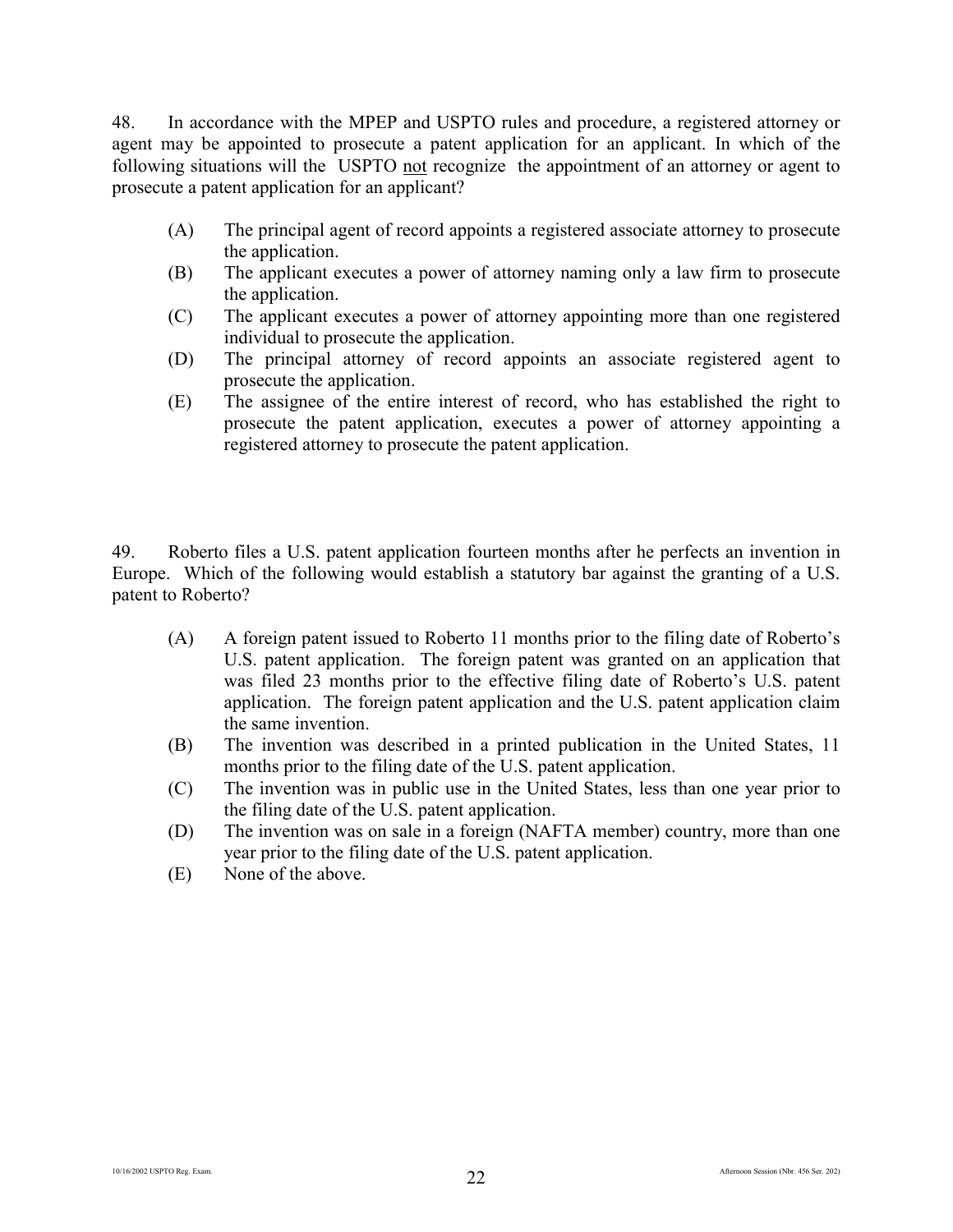50. An applicant's claim stands rejected under 35 USC 103 as being obvious over Larry in view of Morris. Larry and Morris are references published more than one year before applicant's effective filing. Although the examiner cites no suggestion or motivation for combining the references, they are, in fact, combinable. Which of the following arguments could properly show that the claim is not obvious?

- (A) The inventions disclosed by Larry and Morris cannot be physically combined.
- (B) Neither Larry nor Morris provides an express suggestion to combine the references.
- (C) As recognized by businessmen, the high cost of Larry's device teaches away from combining it with the simpler device of Morris.
- (D) Absent a suggestion or motivation, the examiner has not shown that combining Larry's with Morris's device would have been within the level of ordinary skill of the art.
- (E) None of the above.